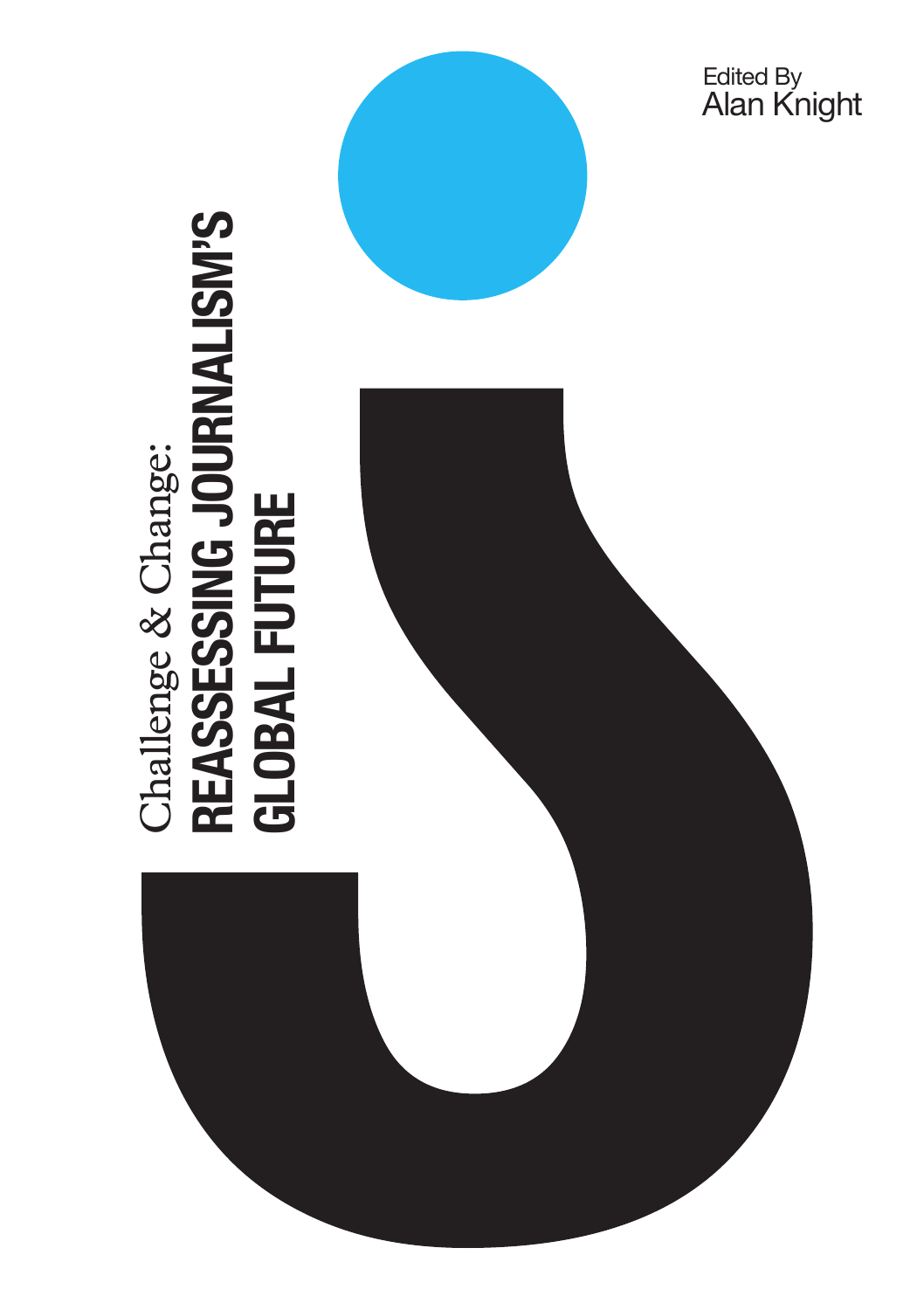# **CHALLENGE AND CHANGE**

**Reassessing Journalism's Global Future**

Edited by Alan Knight

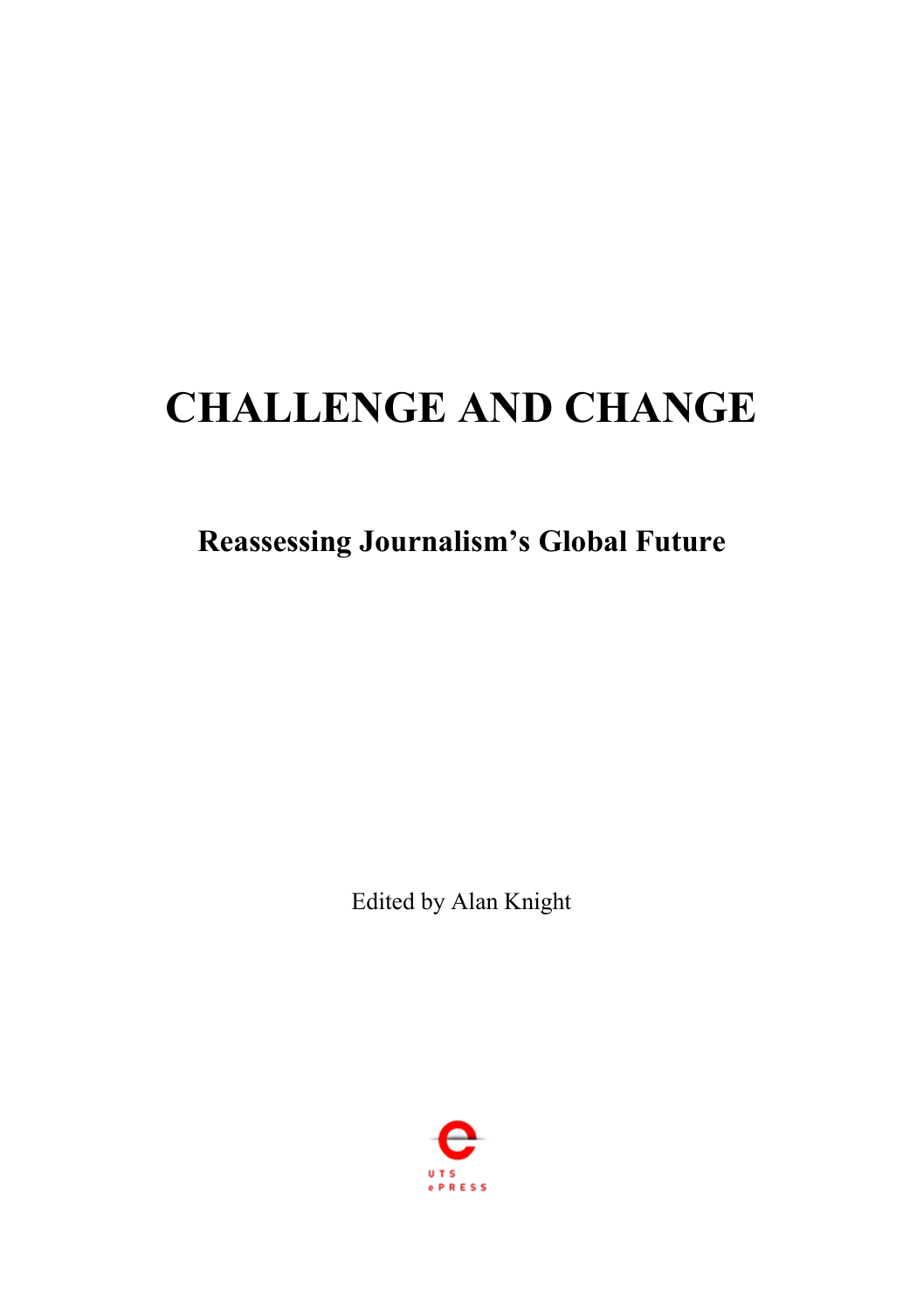

First published in 2013 by

UTS ePRESS University of Technology, Sydney Broadway NSW 2007 Australia <http://epress.lib.uts.edu.au/>

© 2013 Copyright rests with the respective authors of each chapter

Challenge and change : reassessing journalism's global future Edited by Alan Knight

ISBN: 978-0-9872369-0-6

The chapters in this book are peer reviewed.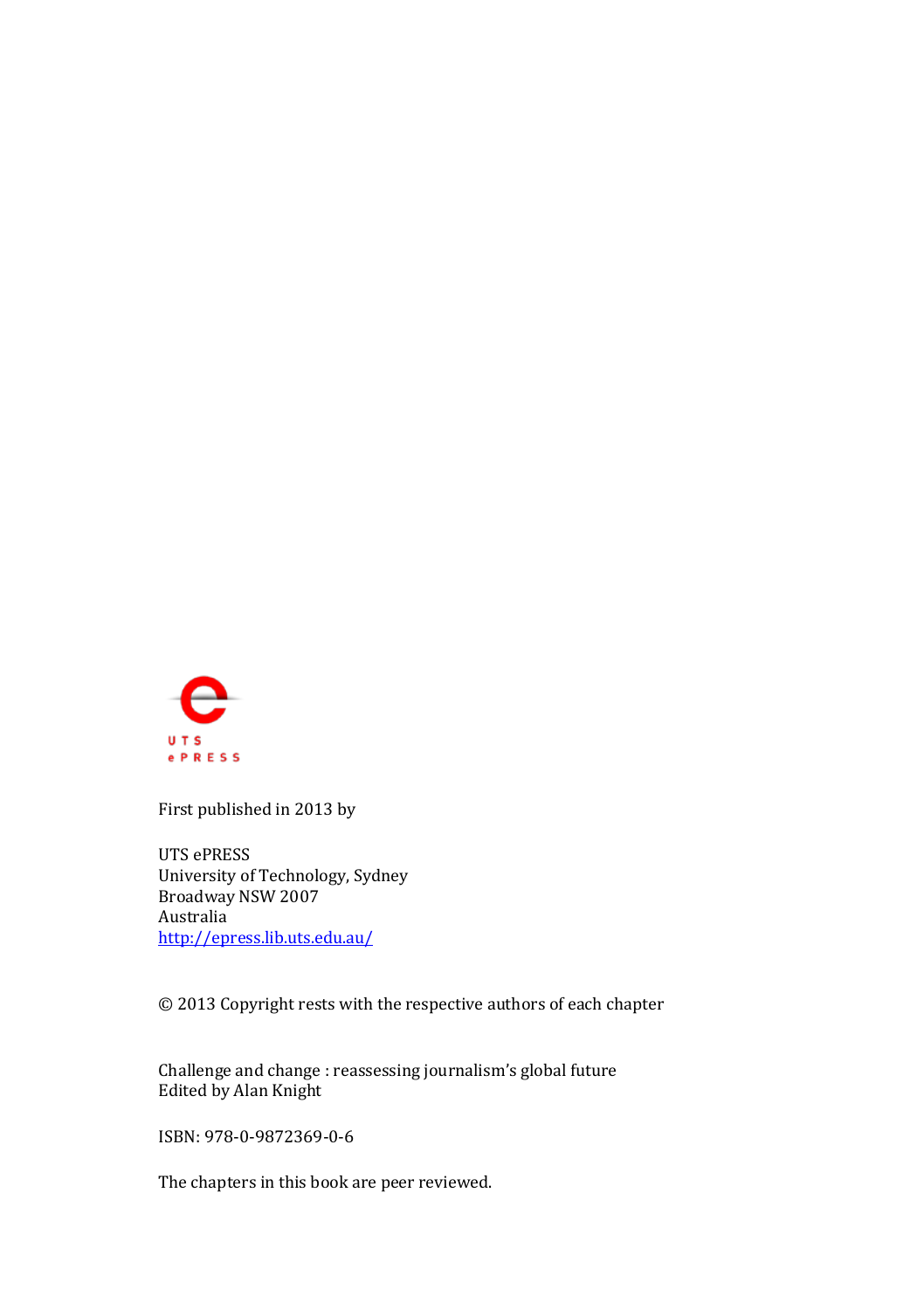**Chapter Three:**

# **One World? Globalising the Media**

**A/Prof. Tony Maniaty**

**––––––––––––––––––––––––––––––––––––––––––––––––––––––––––––––––––**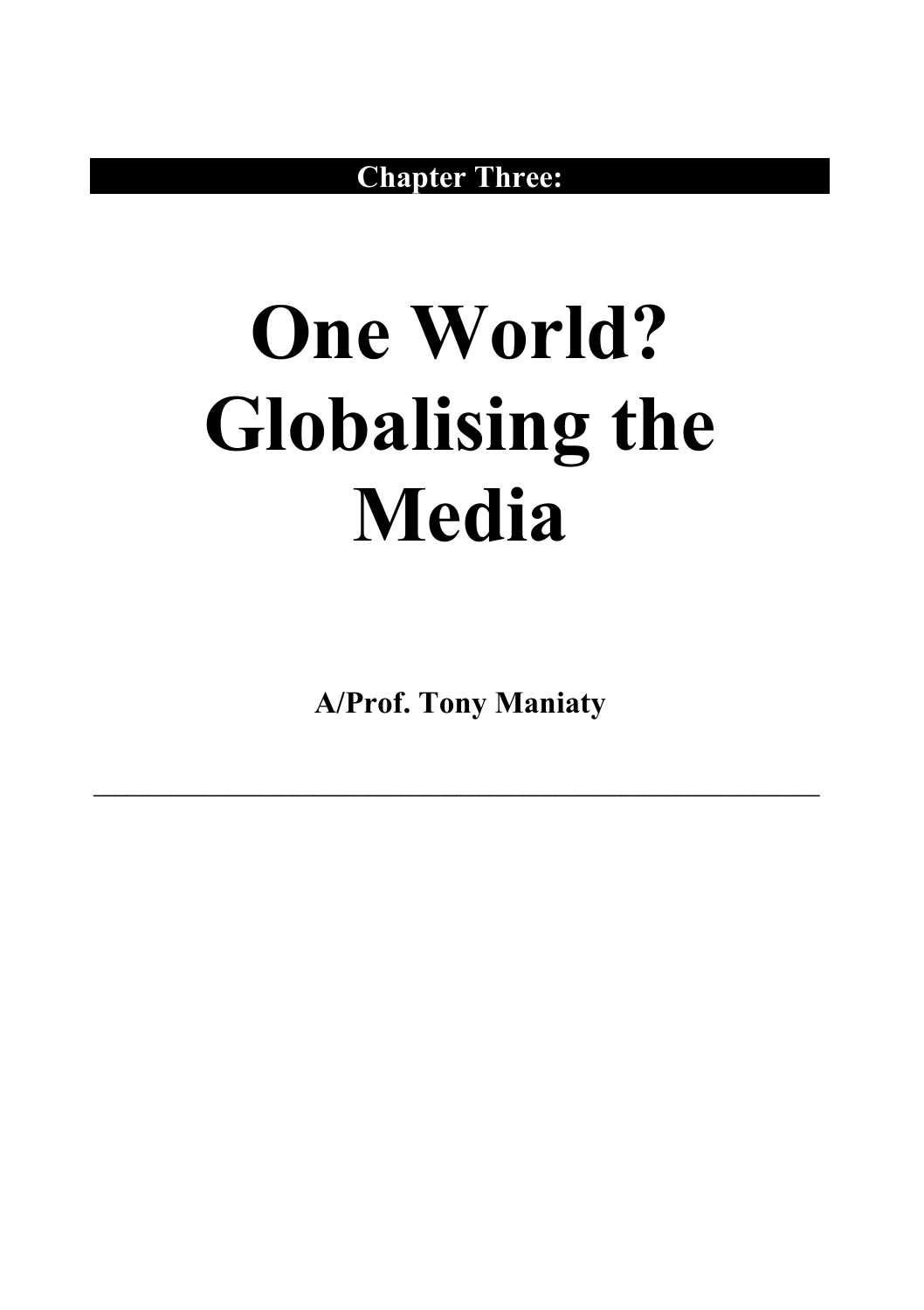#### **ABSTRACT**

*The universe has lost its centre overnight, and woken up to find it has countless centres. So that each one can now be seen as the centre, or none at all. Suddenly there is a lot of room.*

–––––––––––––––––––––––––––––––––––––––––––––––––––––––––––––––––––––––––––––––––––

Bertolt Brecht, *Life of Galileo*.

*The one who adapts his policy to the times prospers, and likewise the one whose policy clashes with the demands of the times does not.* 

Niccolo Machiavelli, *The Prince*.

Globalization has many faces, from marketing to warfare, but underlying all of its diverse realisations has been the dramatic growth of the media, and its permeation into every aspect of society. In the interconnected world, information is digitized to the point where the media has become the touchstone of human intercourse, from personal affairs to global commerce, the means by which the world now operates - whether locally, nationally and transnationally. The spreading use of English as the global language has accelerated the trend, while the dramatically reduced cost of telecommunications has created an unprecedented flow of data, information and knowledge to every corner of the globe. Yet this 'great leap forward' also has its downside: increasingly, the flow of news - and differing perspectives on the news - is being processed and compressed through monolithic media companies, creating an 'homogenization effect' where uniformity is increasingly demanded, and diversity is gradually lost. In a borderless, mediasaturated world, traditional notions of 'good journalism' and the values it represents have become increasingly tenuous. The rise of social media in the early 2<sup>1st</sup> century has further complicated the global media landscape and clouded the future role of professional journalism. What forms of reporting might emerge in a wholly globalized world, and what must be done for a vibrant, useful media to survive in such a rapidly changing environment?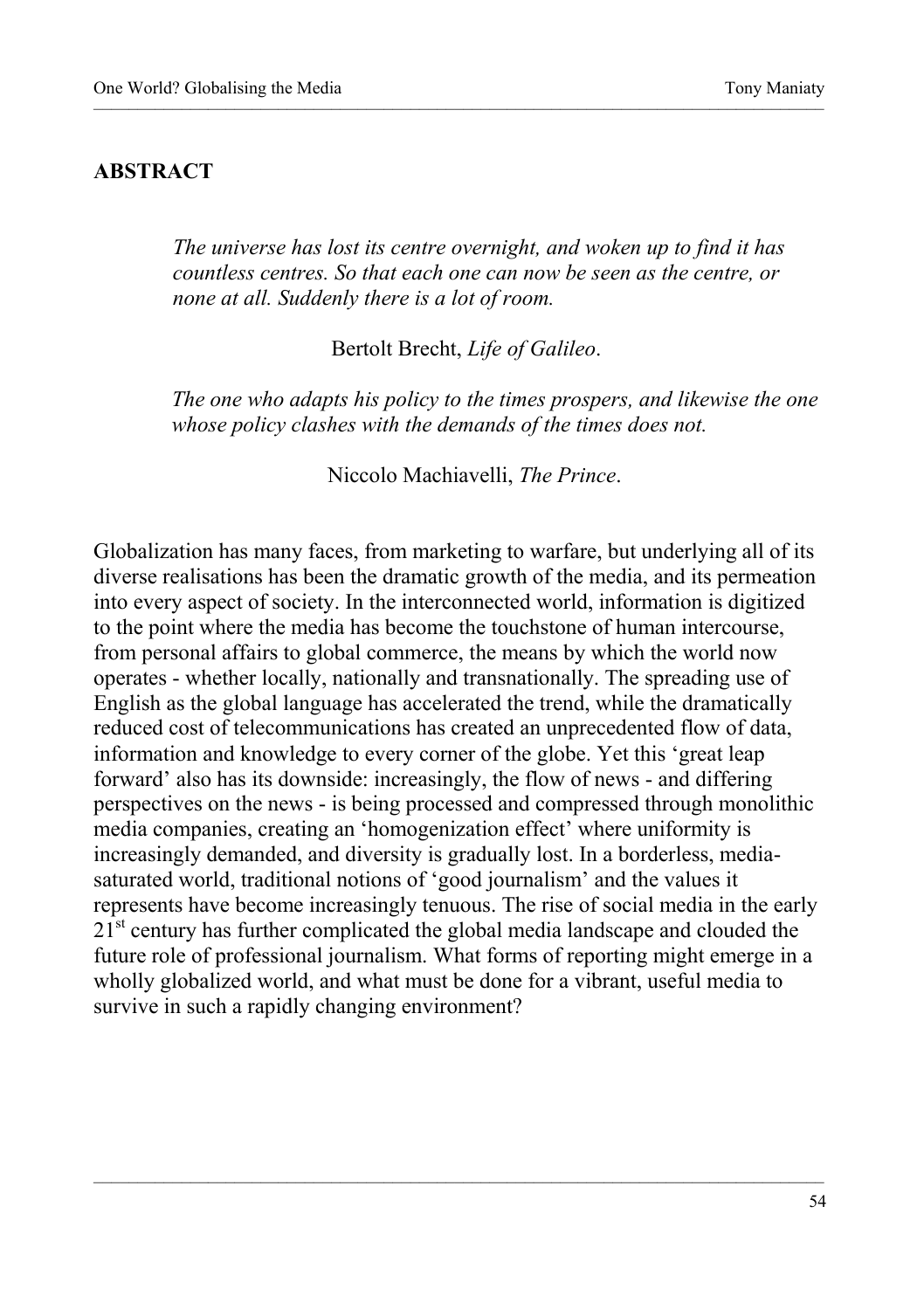#### **INTRODUCTION**

 $\overline{a}$ 

Over a century ago, in 1900 - fifteen years before Alexander Graham Bell made the world's first telephone call - an American civil engineer John Elfreth Watkins gave an outrageously bold prediction. 'Wireless telephone and telegraph circuits,' he wrote, 'will span the world. A husband in the middle of the Atlantic will be able to converse with his wife sitting in her boudoir in Chicago. We will be able to telephone to China quite as readily as we now talk from New York to Brooklyn.'[1](#page-5-0) Watkins also predicted that photographs would somehow be 'telegraphed' across vast distances ('If there be a battle in China a hundred years hence, snapshots of its most striking events will be published in the newspapers an hour later...') and that screens would link viewers around the planet ('Persons and things of all kinds will be brought within focus of cameras connected electrically with screens at opposite ends of circuits, thousands of miles at a span.') With extraordinary perspicacity, he was effectively describing the media realities of the early  $21<sup>st</sup>$  century: the mobile phone, the Web, email and the Internet, Skype and social media. In 1960, when these inventions were still only concepts, the Canadian sociologist Marshall McLuhan coined the phrase 'the global village', similarly envisaging a world linked via 'electronic interdependence', sharing cultures and ideas across the majority of nations. In the Information and Computer Technology (ICT) era of the late 1990s, these visions became a reality.

–––––––––––––––––––––––––––––––––––––––––––––––––––––––––––––––––––––––––––––––––––

Globalization has ceased to be the subject of futurology, and now stands as the dominant catalyst of change and exchange in our time. If its beginnings are lost in the depths of history - one could argue, for instance, that the process began when Magellan's expedition ships circumnavigated the globe in 1519-22 – its impacts are now being felt in fundamental ways across all nations and human societies, and

<span id="page-5-0"></span><sup>1</sup> Watkins, John Elfreth Jr., 'What May Happen in the Next Hundred Years', *Ladies Home Journal*, December 1900, p. 8., cited in Geoghegan, Tom, 'Ten 100-year predictions that came true', at http://www.bbc.co.uk/news/magazine-16444966, accessed 24 June 2013.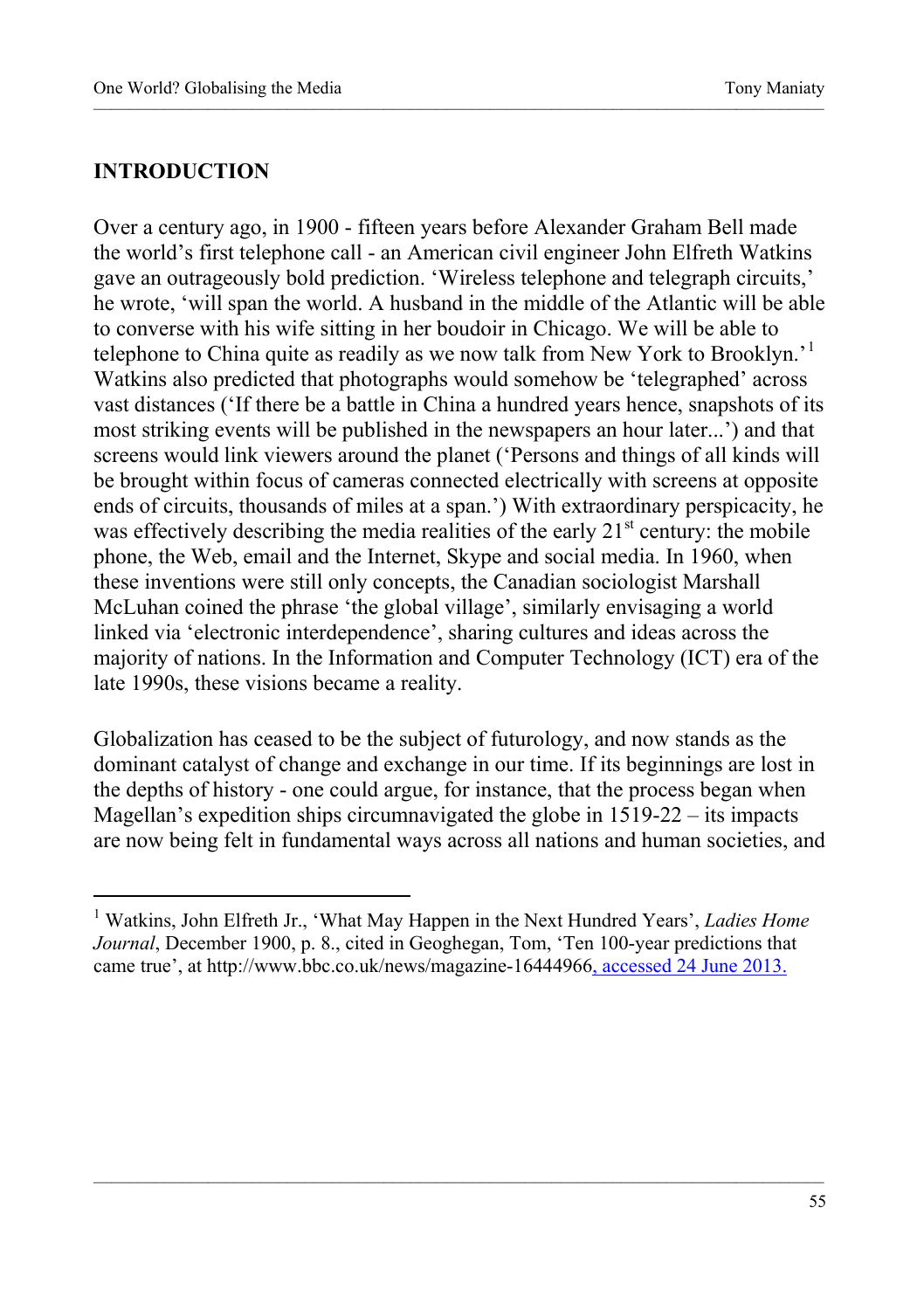are seemingly irreversible - nowhere more so than in the media. Globalization is having varied and often profound effects - disruptive, challenging, destructive, in some cases enlightening - on the practice, pace and content of journalism.

–––––––––––––––––––––––––––––––––––––––––––––––––––––––––––––––––––––––––––––––––––

#### **WHAT DO WE MEAN WHEN WE SAY GLOBALIZATION?**

Globalization is far from being a singular concept; it means many things to many people, although journalists have often been the first to lump all international flows, movements, trends and developments under its convenient banner. As Nick Bisley has oberved, globalization has 'a deeply uneven, contradictory and unpredictable character<sup>[2](#page-6-0)</sup>, and the word is often used as shorthand for a range of 'quite disparate phenomena'.[3](#page-6-1) Many see globalization as a force for evil, mirroring earlier, negative manifestations - imperialism and colonialism - while others champion its power to expand economies, bring people together and generate ideas. Bisley offers as one definition of globalization 'the aggregate social consequences that derive from the dramatic increase in both the rate and speed with which people, goods and services, capital and knowledge are able to move around the globe'.[4](#page-6-2) Dutch sociologist Jan Aart Scholte argues that the most familiar four ways of interpreting globalization - as internationalization, as liberalization, as universalization, and as westernization - are already redundant, and suggests a fifth route: globalization as 'a shift in the nature of social space', in which 'a major change of spatial structure affects society as a whole'.<sup>[5](#page-6-3)</sup> This realization focuses more on the transplanetary and supraterratorial links that connect the majority of the world's citizens, and, Scholte notes, harks back to German philosopher Martin Heidegger's notion of 'distanceless'<sup>[6](#page-6-4)</sup>, and Manuel Castells' more recent formulation of a 'network society' in which a new 'space of flows that substitutes for the space of places'.[7](#page-6-5) The development of this 'network state' raises, Castells warns, an ideological problem: coordinating common policy means a common language and a set of shared values. And because we live in a globalized, interdependent world, he notes, the space of political co-decision is necessarily global. Yet, as Castells notes, 'More often than not, governments do

 $\overline{a}$ 

<span id="page-6-0"></span><sup>2</sup> Bisley, Nick, *Rethinking Globalization*, Palgrave, London, 2007, p.8. <sup>3</sup> ibid, p. 25.

<span id="page-6-2"></span><span id="page-6-1"></span><sup>4</sup> Bisley, op. cit., p. 30.

<span id="page-6-3"></span><sup>5</sup> Scholte, Jan Aart, *Globalization*, Palgrave, New York, 2005, pp. 54-63. 6 Heidegger, Martin, q.v. Scholte, ibid, p. 62.

<span id="page-6-4"></span>

<span id="page-6-5"></span><sup>7</sup> Castells, Manuel, q.v. Scholte, p. 63.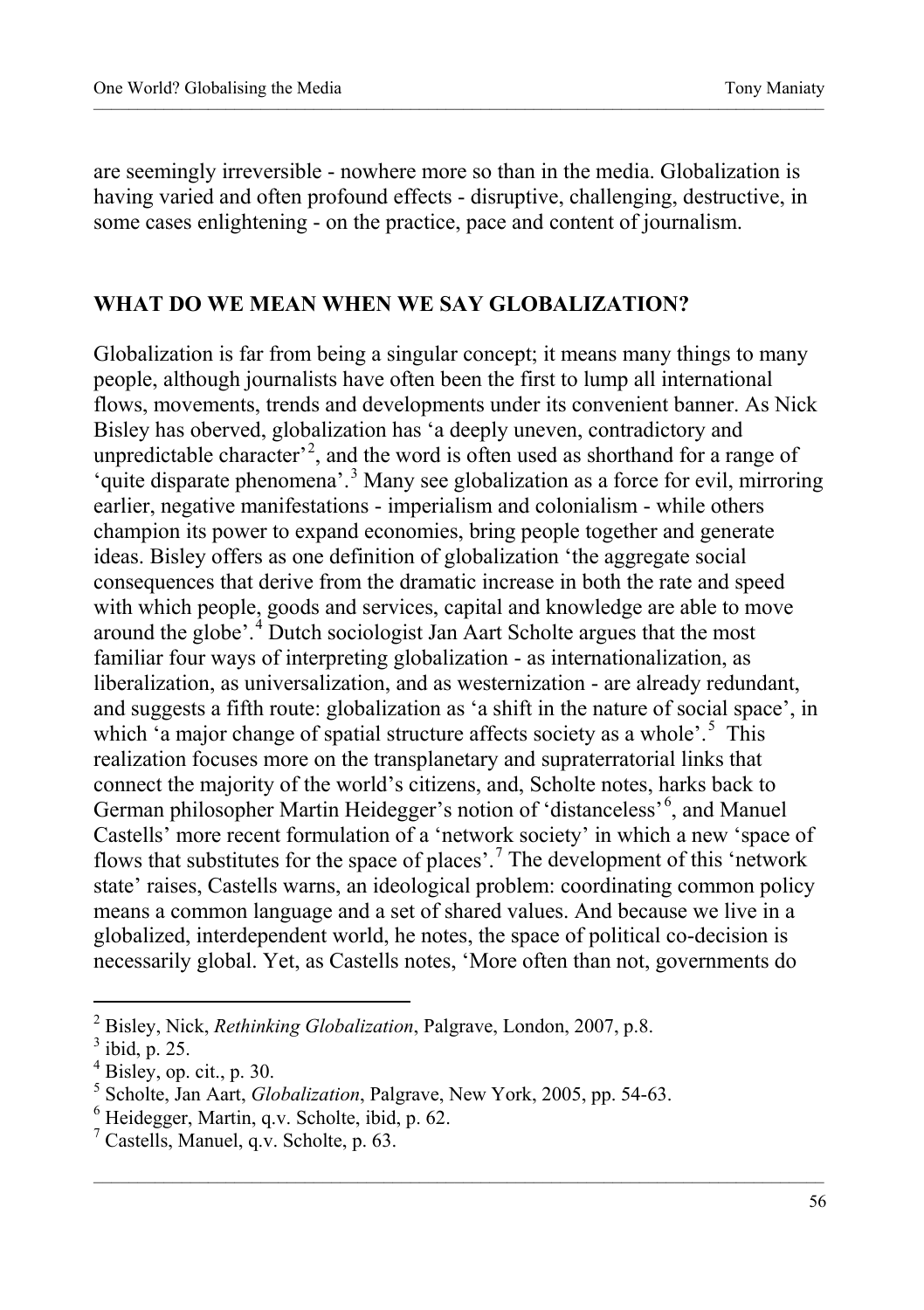not share the same principles or the same interpretation of common principles.<sup>[8](#page-7-0)</sup> Thus governance in the global public sphere becomes a major issue, with no clear answers in a welter of differing national agendas. Central to all these interpretations are radical changes in the global media.

–––––––––––––––––––––––––––––––––––––––––––––––––––––––––––––––––––––––––––––––––––

# **ISSUES AROUND GLOBALIZATION AND THE MEDIA**

Is the globalization of the media a force for good or bad? Does it signal a step forward in human development - or regression? The combination of digitisation and corporatisation has accelerated the homogenisation of traditional media around the world, reducing mainstream media diversity while radically altering the old dynamics of trans-border data and information flows - with significant impacts on global trade, regional and national politics, and culture. Concurrently the spread of social media, particular in youth demographics, has created new distribution outlets and new forms of content, radically altering traditional concepts of journalism.

Earlier arguments that the West was creating a globalized, American-led 'oneway' media flow have, in the 21st century, been countered to a substantial degree by the emergence of a multi-dimensional model - in which content distribution has become 'a river without banks', flowing in many directions, in which the 'old' community of nations is threatened by new flexible, borderless communities of interest, creating a network with no clear centre and potentially threatening the established order. For now, the hegemonic model still dominates; as media groups amalgamate and grow larger under economic pressure, ongoing fears of cultural imperialism remain valid, and are not unfounded. Yet borderless social media is gaining power rapidly, from regional revolutions in the Middle East to issuesbased campaigns on environment, human rights and other areas. Are these two competing media forces heading for a collision that could undermine the very shape of societies and the role of nation states? What models could emerge that might combine the best of both?

News has become a product much like any other, shipped around the planet in seconds to markets hungry for content, sold to consumers as manipulatively as any new car or toothpaste. Globalization has also given billions of people a camera and communications unit; each of them is 'on the spot' and able to feed content into

<span id="page-7-0"></span><sup>&</sup>lt;sup>8</sup> Castells, Manuel, ibid, p. 43.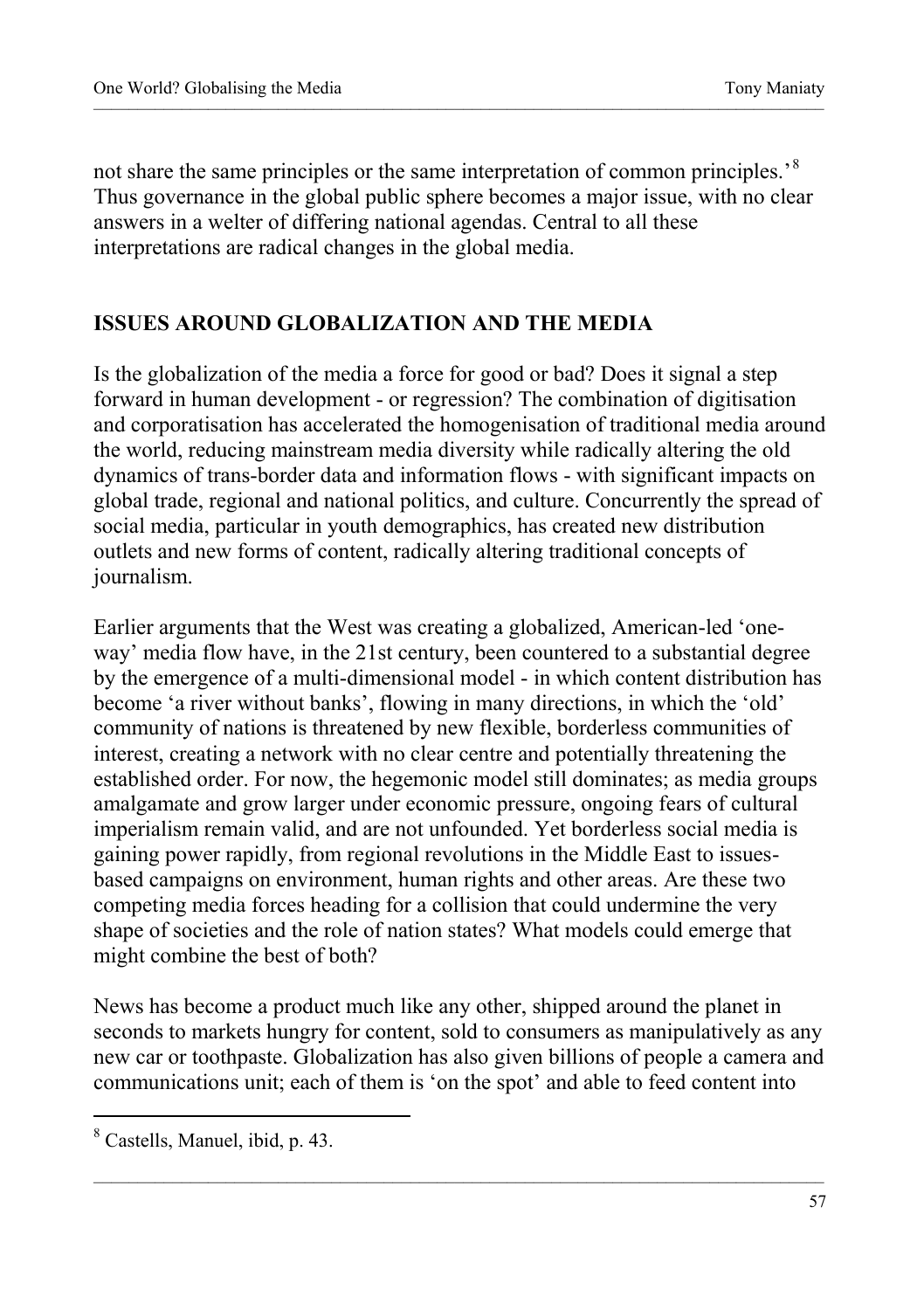the global media machine. Given the rise in amateur coverage of events, what role will professional reporters play in future, if any? Is the dream of many aspirants of 'a career in journalism' itself redundant?

–––––––––––––––––––––––––––––––––––––––––––––––––––––––––––––––––––––––––––––––––––

The relentless march of globalization in the early  $21<sup>st</sup>$  century has produced deep, and seemingly contradictory, effects on journalism - in particular, foreign reporting - and on media ownership itself. On one hand, the convergence of media platforms - print, radio, television, online - and the rise of trans-national corporations (TNCs) such as Australia's News Corporation, America's Time Warner and Disney, France's Vivendi and Germany's Bertelsmann has produced a concentration of media power hitherto unseen, resulting in a funneling effect that produces greater homogeneity and standardization of news content and reduced diversity of analysis and opinion in the international sphere, and fewer correspondents posted to foreign countries. As transnational actors, such TNCs tend to focus less on national, regional and local concerns than on news content that reflects their increasingly global reach, with considerably less interest in specific communities than the smaller media units they have often purchased or otherwise displaced. While regulations and subsidies may protect localized content up to a point, the political clout of TNCs within any given marketplace typically outweighs local interests. (The influence of News Corporation's chairman Rupert Murdoch on national politics is pervasive and well documented.)

On the other hand, globalization of the new social media - the world as seen through a global maze of personal blogs, and countless millions of individual posts on Twitter, Facebook, and other emerging new media platforms - along with the availability of cheaper, broadcast-quality newsgathering technology, has also seen the emergence of a new breed of journalist who holds no allegiance to any single news organisation and whose output is readily available to an increasingly costconscious market for breaking news stories, as well as features and images. What then is the ultimate fate of these diverging paths of newsgathering? Are they on a collision course, or can they be reconciled and possibly merged?

#### **WHERE DID MEDIA GLOBALIZATION COME FROM?**

Broadly, throughout history, societies have sought communication and interaction rather than isolation. The spread of ideas may have been thwarted until the Middle Ages by those in positions of authority, but the appearance of Gutenberg's printing press in the mid- $15<sup>th</sup>$  century, with its moveable type and ability to produce endless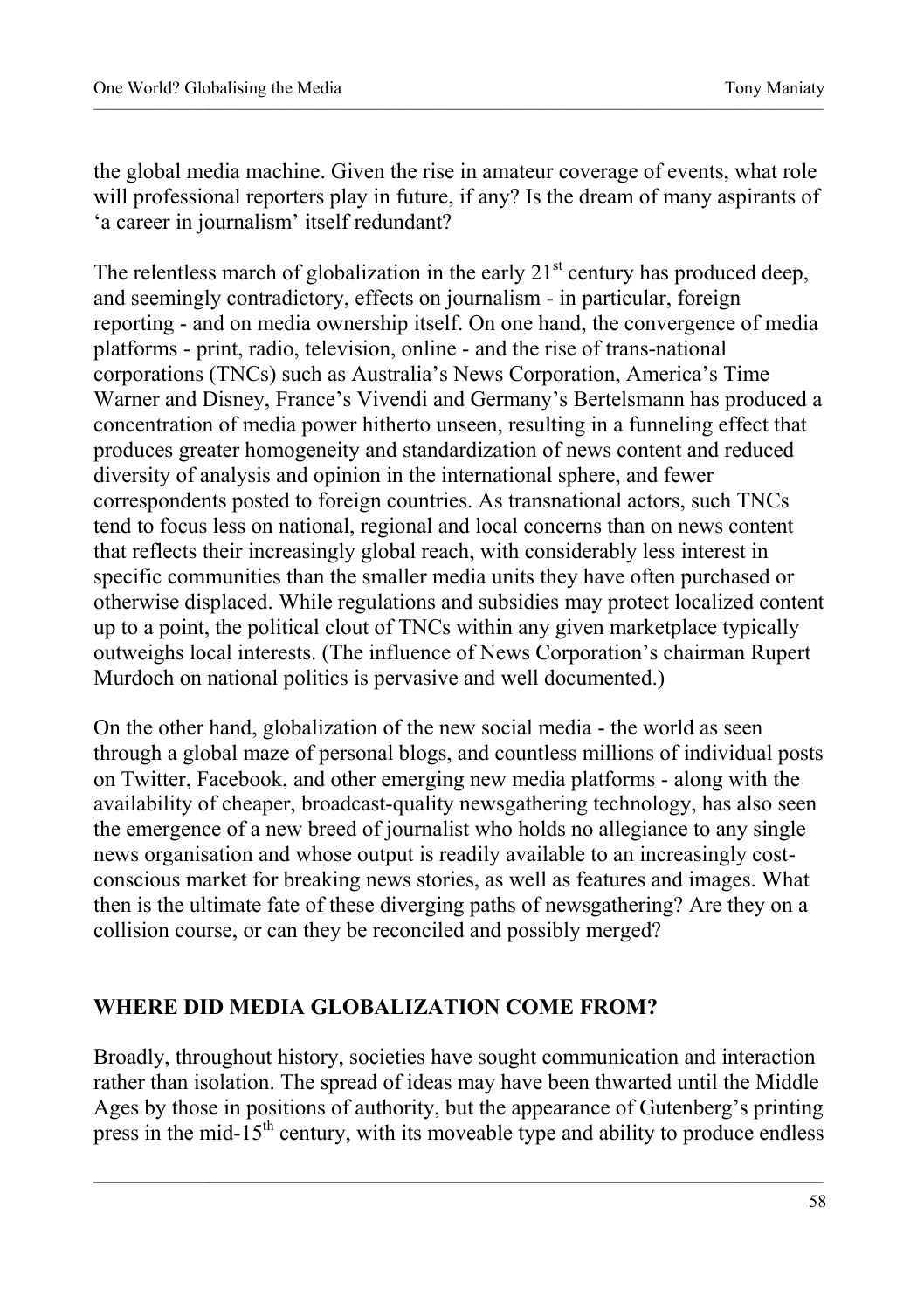copies of transformative texts, gave rise to that democratic bias which has been the hallmark of 'the media' ever since. By the  $19<sup>th</sup>$  century, rising wealth and literacy in the middle classes of Europe and North America, and the growth of big department stores with substantial advertising budgets, saw rapid expansion of newspapers on a national scale. These factors in turn accelerated international trade and financial exchange, the development of new technologies and manufacturing processes, and the spread of new ideas between nations: the genesis of what we now refer to as globalization.

–––––––––––––––––––––––––––––––––––––––––––––––––––––––––––––––––––––––––––––––––––

This shift towards a unified world grew in the late  $19<sup>th</sup>$  century, as the industrial revolution and resulting trade linked those leading European nations - Great Britain, Germany, France - that had formerly been at war with each other. Suddenly there was far more to be gained through peace than conflict; the idea of progress took centre-stage. At the 1849 World Peace Congress in Paris, the French author Victor Hugo declared: 'All our advances are revealing and manifesting themselves together, in rapid succession… […]…everything is moving at once, political economy, science, industry, philosophy, legislation, and is converging upon the same end, the creation of well-being and benevolence...'<sup>[9](#page-9-0)</sup>

Yet globalization as we understand it today was still far off. World War One was a bloody warning that mutual trust would not come easily; the international language Esperanto failed to take hold; the collapse of the League of Nations was a reminder of the difficulties of global co-operation; while the Comintern International, raising hopes for a global Socialist revolution, fizzled into Russian civil war. Words, hopes and dreams alone were not enough to bind diverse peoples together; it would be another 50 years or more before advances in technology and communications, and the freer flow of trade and services, would achieve what peace conferences could not - the bridging of human differences to a point where shared experience, if not world peace, was possible. As such, globalization - as it took shape in the late  $20^{th}$  and early  $21^{st}$  centuries - was born more of societal, economic and technological forces than of political or ideological ones.

What were the principal causes of this extraordinary shift in human relations? Globalization results from the increasing rate and speed with which people, goods and services, capital and knowledge are able to move around the globe. The forces that shape this process are many and varied. They include (but are not limited to)

<span id="page-9-0"></span><sup>9</sup> Hugo, Victor, a[t http://www.gavroche.org/vhugo/peacecongress.shtml,](http://www.gavroche.org/vhugo/peacecongress.shtml) accessed 4 May 2013.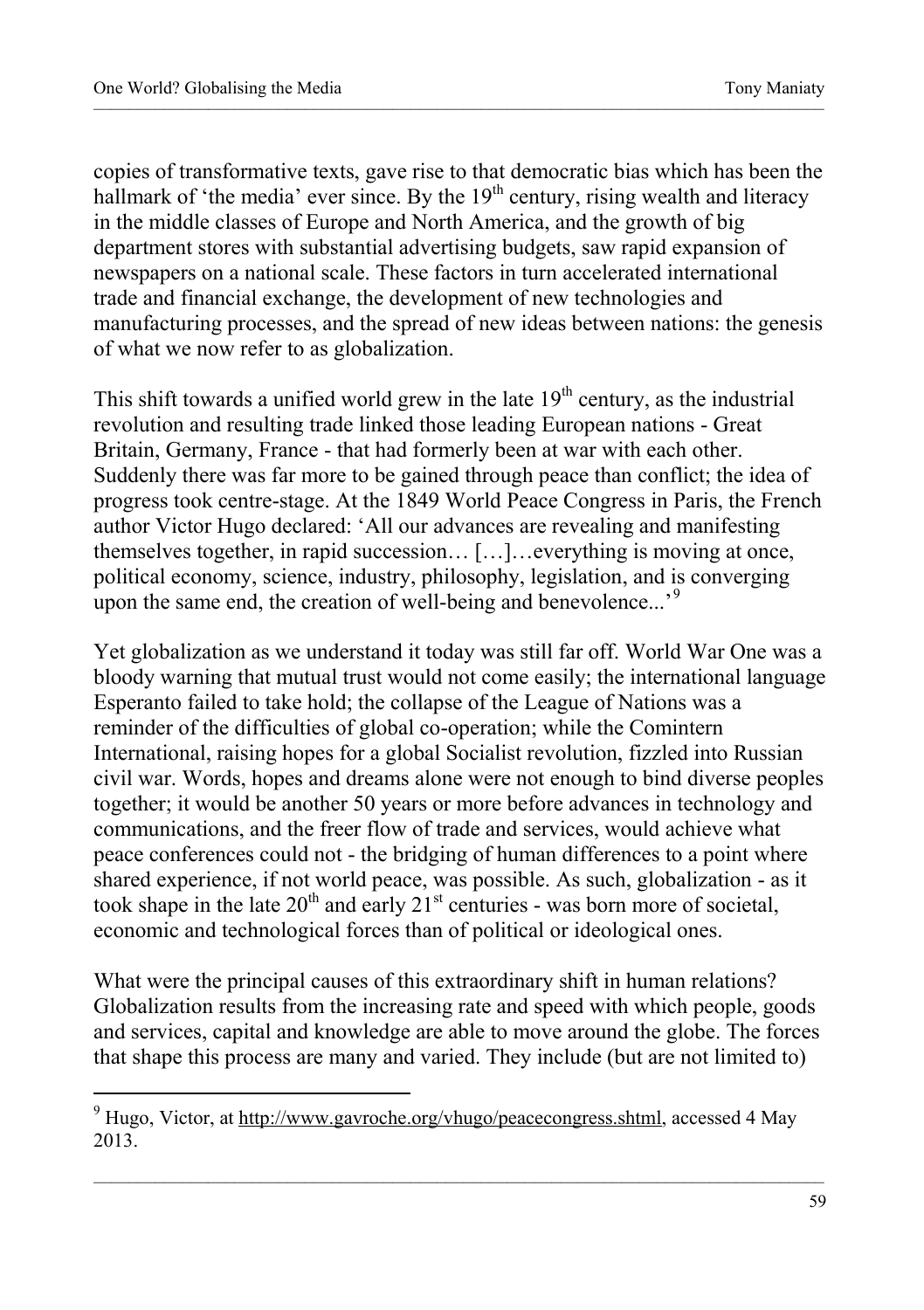the wide availability and falling cost of mass communications; the export of goods through containerization, and the movement of goods and people via air travel; the freeing up of international trade agreements and transactions; the rise in offshore manufacturing; cross-cultural marriage, migration, and the flow of refugees; military alliances; the rise of multi-national business and transnational corporations; global commodity chains; the continuing flow of populations from country to cities; the impact of worldwide religions; mass tourism; the spread of English as the global *lingua franca*; money transfers, including workers' remittances from aboard; the sharing of technological advances, from agriculture to manufacturing; improving levels of health and education across all continents.

–––––––––––––––––––––––––––––––––––––––––––––––––––––––––––––––––––––––––––––––––––

Yet these diverse factors are themselves all dependent on the flow of information, the ultimate force behind globalization, which has been accelerated by the spread of personal and organizational computers and mobile phones, the rapidly falling cost of communications in both national and international markets, and widespread take-up of social media. To this degree, the media has become a central actor – arguably *the* central actor - in the globalization story, with more influence than any single nation.

To understand that immense changes that media globalization has wrought, it is useful to consider the period 1980-2000, prior to the full adoption of newsroom computerization and digitization of content. While communications satellites had enable the possibility of 'live' or 'near-live' broadcasting of news events, the three main media platforms - television, radio and newspapers - cohabited on roughly equal terms, dividing the advertising spoils of boom economic times (in the case of Australia's Fairfax newspapers, the so-called 'rivers of gold') and assured in their market niches. The Internet was seen largely as a source of information, and a vehicle for email communications; newsroom computers, mostly desk-bound PCs, were generally used by journalists as word processors.

#### **THE SHRINKING COMPUTER AND THE SHRINKING PLANET**

With the arrival of the  $21<sup>st</sup>$  century, several factors changed the media landscape with extraordinary speed. The first might be called the Ever-Shrinking Computer: the rapid take-up of portable laptop computers, and subsequently of tablet screens and smart phones. With portability, notions of fixed-time, fixed-place media dissolved; the demand for news immediacy became overwhelming. Comprehensive television networks with nightly news shows surrendered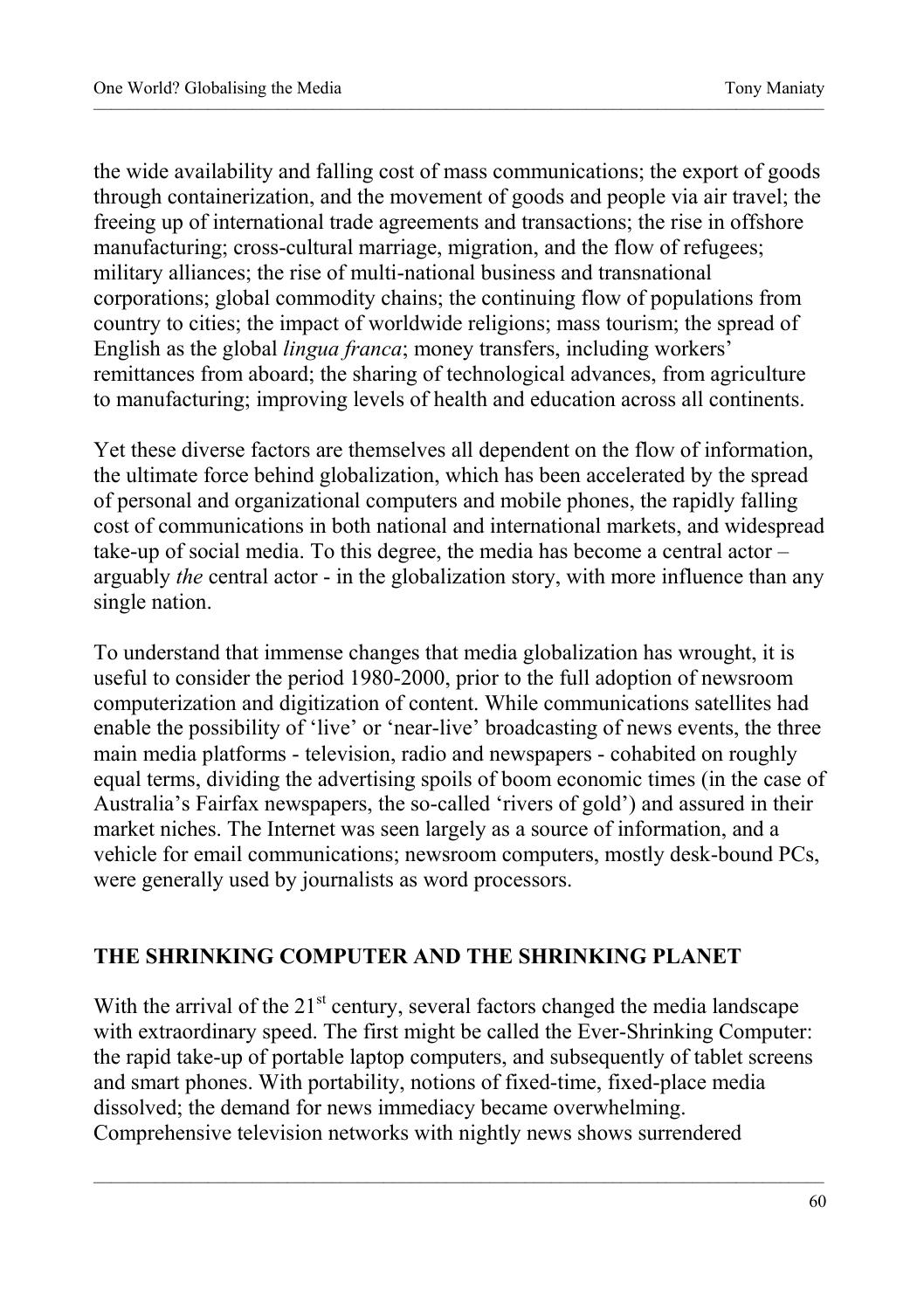audiences to cable news channels, particularly those such as CNN International and BBC World specifically geared for online, global coverage and 24/7 'live' delivery of major stories. A new generation of consumers, brought up on a diet of video games, and visual and computer literacy, also helped drive a new agenda for journalism. Underpinning all these factors was the technological possibility of convergence on Internet-based platforms: suddenly the newspaper not only had a branded website, but was streaming live video and audio coverage of breaking stories. The viral spread of smart phones in the second decade of the  $21<sup>st</sup>$  century sealed the fate of so-called 'traditional' or 'legacy' media: newspapers would no longer break hard news stories as they had for more than a century, and viewers would not wait for a once-nightly news bulletin to find out what was happening in the wider world.

–––––––––––––––––––––––––––––––––––––––––––––––––––––––––––––––––––––––––––––––––––

These shifts in media were not merely techological. New social, economic and political orders quickly emerged from the break with long-standing traditions. Much as the Cold War struggle of the  $20<sup>th</sup>$  century between the great ideological blocks of communism and capitalism kept alternative contenders in line, so too the media in the West had adopted a gatekeeper role under the banner of 'editorial authority', backed by claims of fearlessness, righteousness and all-knowingness. The phrase 'the power of the press' carried with it a warning to those who would dare to confront its role as the champion of free speech; yet it often concealed, as well, a cozy and lazy relationship with the ruling status quo. Now consumers themselves had the power to communicate and share news, information, ideas and opinions, and to challenge the gatekeeper model of news management, helped by dramatically lower costs for all forms of communication. As Jeffry Frieden notes, by the 21<sup>st</sup> century, satellites and fiberoptic cables had seen the cost of telephone calls tumble: 'In the 1920s, the average American worker would have had to work three weeks to pay for a five-minute telephone call from New York to London; in 1970 the same call would have cost eight hours' wages; by 2000, about fifteen minutes.<sup>'[10](#page-11-0)</sup> By 2005, the number of mobile phones worldwide exceeded the number of fixed line telephones.<sup>[11](#page-11-1)</sup>

Text messaging was even cheaper than talking on the phone; for just a few cents, families spread around the globe could connect, and buyers and sellers in remote corners of the globe could negotiate deals directly, in minutes, a development with

<span id="page-11-0"></span><sup>10</sup> Frieden, Jeffry, *Global Capitalism: Its Fall and Rise in the Twentieth Century*, W.W. Norton, New York, 2006, p. 392.

<span id="page-11-1"></span><sup>&</sup>lt;sup>11</sup> See Thussu, Daya Kishan, ed., *International Communication: A Reader*, p. xxii.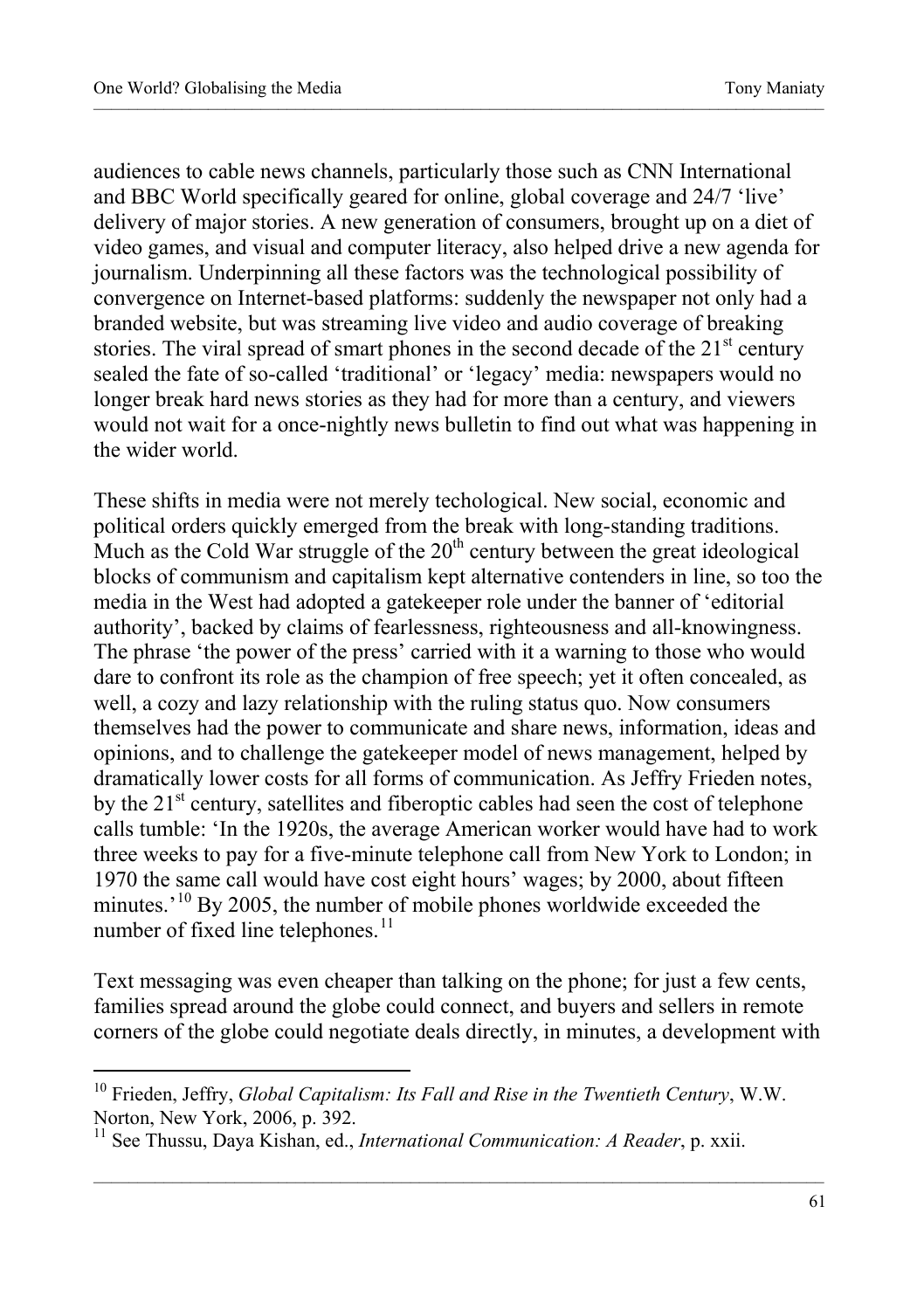powerful economic and social implcations in developing parts of Africa and Asia. The Internet too grew astronomically, as Frieden observes; by 2001 more information could be transmitted in a second over a single cable than in 1997 had been sent over the entire Internet in a month.<sup>[12](#page-12-0)</sup> For a dollar a day, consumers can gain access to the content of hundreds of television channels, many if not most broadcasting from outside the viewers' countries.

–––––––––––––––––––––––––––––––––––––––––––––––––––––––––––––––––––––––––––––––––––

In the face of this global revolution, the response of 'big' media was, if anything, to grow 'bigger': synonmous with globalization in all spheres has been the rise of trans-national corporations (TNCs), and the media is no exception. Indeed, globalization is more ideally suited to media amalgamation and consolidation given that digitised product can be shifted aorund the globe in nano-seconds - than to almost any other economic acvitity. (By 1999, 13 of the top 25 American corporations were in the high technology and telecommunications sectors.<sup>[13](#page-12-1)</sup>) One impact of this trend - in which the profit motive results in the overt commodification of news content - has been a loss of media diversity, as smaller players are consumed by TNCs searching to grow their market share and eliminate competitors.

# THE IMPACT OF TRANSNATIONAL CORPORATIONS

In purely economic terms, TNCs sit at the very heart of globalization. Companies as diverse as Microsoft, BHP-Billiton, Toyota, Citicorp and Nestle straddled the globe in search of new resources, new sources of labour, and new markets. Traditionally, the media world was confined to national borders, limited by the bulk of printing presses and the reach of broadcasting technologies, by distribution networks, and by factors such as language, social and cultural values, and the size of the consumer class able to support viable advertising incomes. By the 1980s, much had changed: the spread of communications satellites, computerisation and digitisation; the rise in education levels worldwide; more efficient infrastructures and distribution networks. National players such as Australia's News Corporation spread their wings, buying up existing media properties from New York to Fiji and developing new ones (Sky TV in Italy, Star TV in China) in rising markets, especially Asia. New players such as Yahoo! and Google with decidedly global business models quickly evolved through aggressive takeover strategies as fully-

 $\overline{a}$ 

<span id="page-12-1"></span><span id="page-12-0"></span><sup>12</sup> *Ibid.* <sup>13</sup>*Ibid.*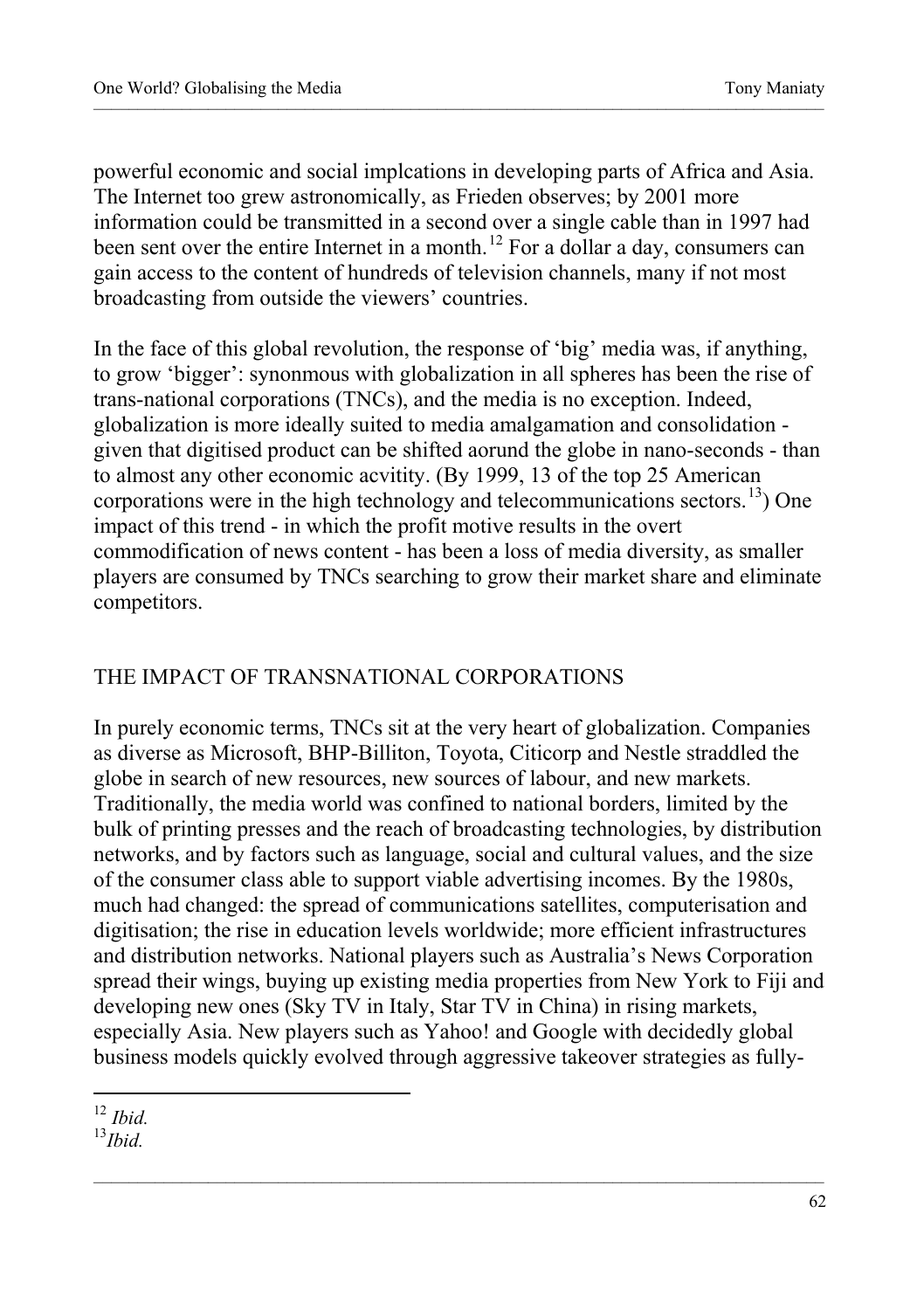fledged TNCs. As Internet usage expanded worldwide, so too did TNC audiences and advertising incomes. CNN International, for example, pitched to global advertisers the offer of 'unrivalled access to reach high-income consumers'.<sup>[14](#page-13-0)</sup> What matters is not the size of any TNC's individual media divisions, but the ability to amalgamate operations, integrate content, and collectivize the audience. On this last point, as media industry veteran Terry Semel noted, 'Many small audiences are as good for advertisers as few large audiences, and indeed may be better. This has huge implications for content, turning it into one long continuum from professional to amateur, from blockbuster to subculture niche.'[15](#page-13-1)

–––––––––––––––––––––––––––––––––––––––––––––––––––––––––––––––––––––––––––––––––––

This has been good news for TNCs, but less so for journalism. Inevitably, the issue boils down to two seemingly irreconcilable points: that the very nature of the news media is changing, and journalism must adapt or die; and that the number of wellcashed players available to employ journalists on a professional basis is shrinking, along with the need for high volumes of content from diverse sources. This conflict beguiles the industry in virtually all developed markets. Increasingly, the business is less about generating unique stories than about the *exchange* of news product. The resulting 'long tail' of media content across the global landscape conceals a harsh reality: that much of it stems from a very narrow base, and increasingly much of it is sourced from either low-paid journalism entrants or from amateurs, and not from experienced, professional journalists. On this basis, the new economics of global media may prove the undoing of the profession of journalism as it has been widely practiced for more than a century, with unforeseen effects on the nature of social interaction and of democratic society.

The fact that the majority of media TNCs are run by technologists and financial executives rather than journalists (as national newspapers and broadcasters once were) suggests that the influence and values of journalism will count for less in their newsgathering operations and content, as 'lifestyle' media aimed at middleclass consumers and advertisers gains dominance. In the first decade of the 21<sup>st</sup> century, this trend was already apparent. In a 2006 report, the global accountancy firm PriceWaterhouseCoopers predicted that successful media companies would become 'marketplaces that let consumers search, research, share and configure

<span id="page-13-1"></span><span id="page-13-0"></span><sup>14</sup> CNN International advertisement, *Advertising Age International*, 29 June 1998, p. 6., q.v. McChesney, Robert, 'The Media System Goes Global', in Thussu, Daya, op. cit., p. 211. <sup>15</sup> Semel, Terry, q.v.'The gazillion-dollar question', *The Economist*, April 22, 2006.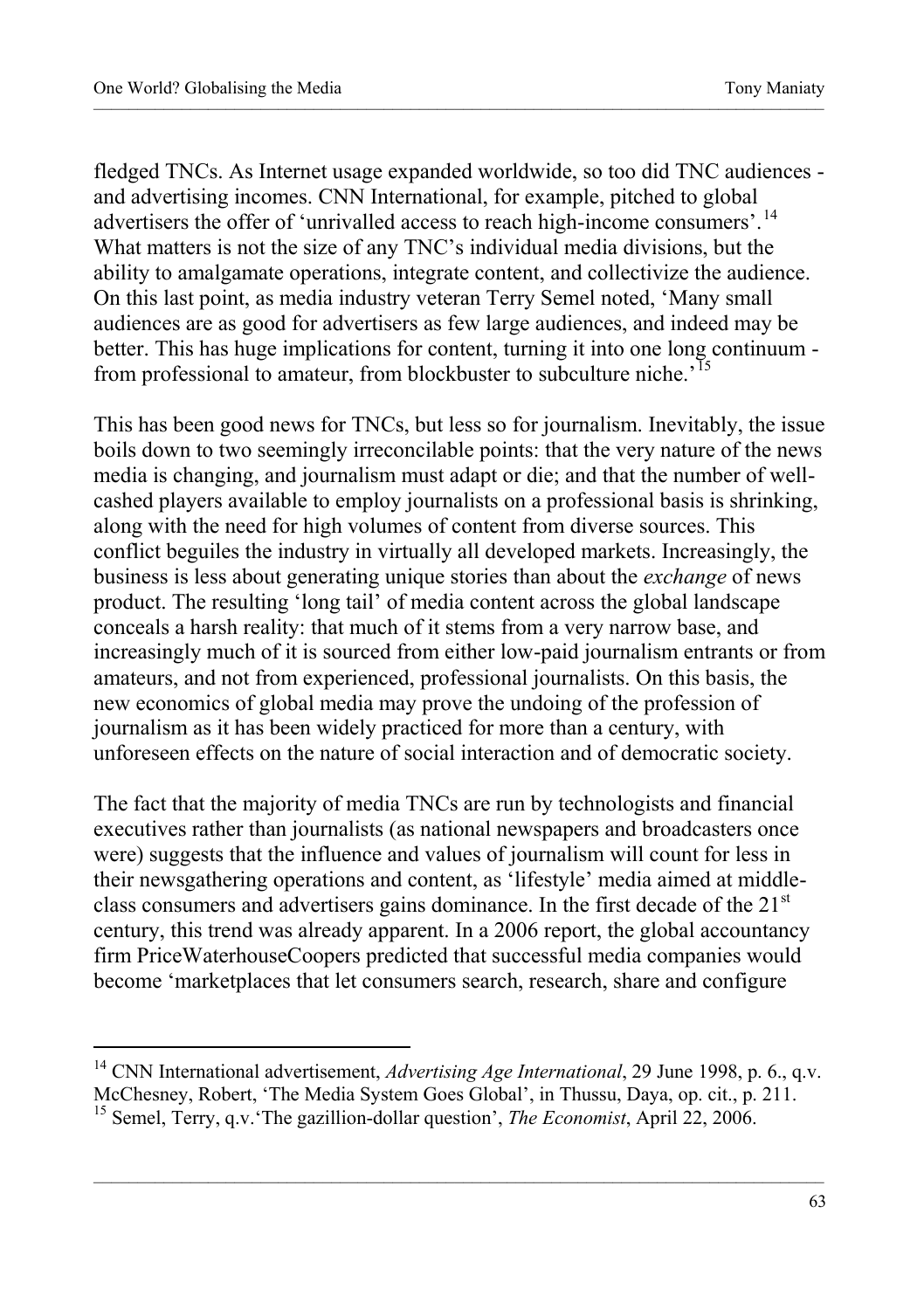their media experiences.'[16](#page-14-0) The new lifestyle media would, it accurately forecast, would 'bridge the world of unlimited professional and user-created video content with the world of limited consumer time and attention.<sup>'</sup>

–––––––––––––––––––––––––––––––––––––––––––––––––––––––––––––––––––––––––––––––––––

An important sub-current in the development of transnational media has been the expansion of government-owned (and, in some cases, government controlled) global television networks, established in many cases to promote so-called soft diplomacy and soft power. Networks such as France 24, Russia Today, Press TV (Iran) and CCTV (China) have joined established players such as CNN International and BBC World in the global battle for 'hearts and minds', featuring entertainment and informational content which showcases national life and values in positive ways: a powerful tool when coupled with trade, aid and other foreign policy initiatives. When such global (and mainly Anglophone) content is added to the pool of available channels in any country, it competes with local channels and to some degree must further narrow the general employment opportunities for journalists.

These and other transitions have resulted in a radically changed world order. From a postwar world in which the media was regarded primarily as a central component of national affairs, reflective of national opinions and values, the focus has shifted. The rise of giant communication TNCs on one hand, and of globalized social media on the other, allied with ever-increasing economic interdependence between states, has reframed the traditional division between domestic and international affairs and turned the media itself into a 'non-state' actor in transnational affairs.

# **ADJUSTING TO THE DIGITAL TIDE**

 $\overline{a}$ 

Digitisation on the global scale has become the epicentre of a giant 'push-pull' contradiction, between curiosity and anxiety. We turn on the news to 'see what's happening' - and as quickly we click off because it's 'too much to take in'. We want to know, and we don't want to know. We want to engage, and we want to escape. Technology has created the media accountant's dream - plentiful content at

<span id="page-14-0"></span><sup>&</sup>lt;sup>16</sup> PriceWaterHouseCoopers, 'The Rise of Lifestyle Media: Achieving Success in the Digital Convergence Era', 2006, at

[http://www.pwc.com/us/en/technology-innovation-center/assets/lifestylemedia-gx.pdf,](http://www.pwc.com/us/en/technology-innovation-center/assets/lifestylemedia-gx.pdf) accessed 7 February 2013.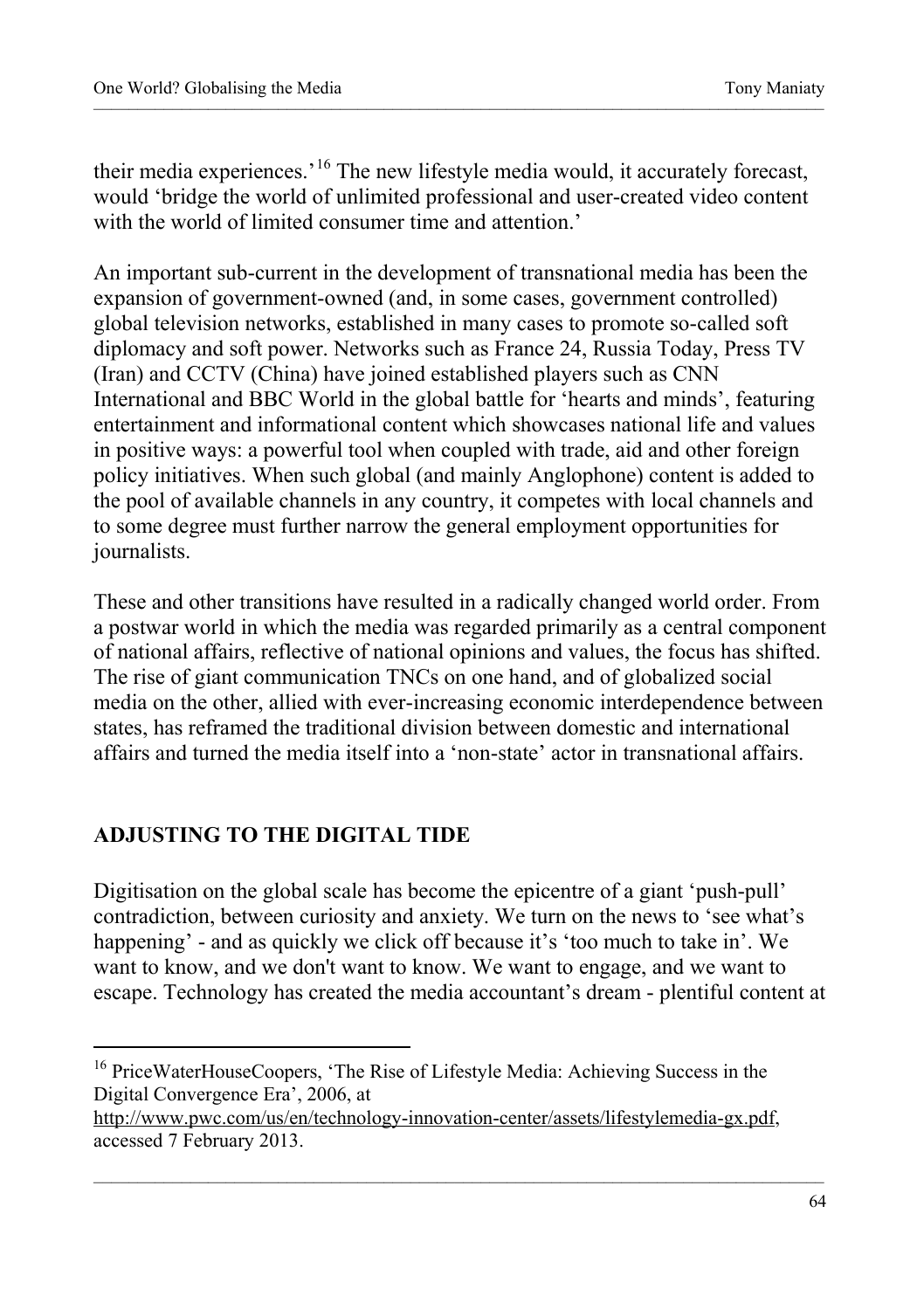low cost – but it confronts media consumers with an increasing dilemma of choice, a digital swamp which appears both endless (and endlessly time-engaging) and fragmented, frequently offering an illusory choice - a 'bit sampling' stream of electronic output lacking either depth or relevance to national consumers. Aligned with 'the need for speed' implied in 24/7 breaking news, and the resulting homogenisation of content aimed at such a profusion of global markets, what future is there for more complex forms of journalism? Will there be any viable platforms for reportage of the calibre and scope of 'Hiroshima', John Hersey's 31,000-word account of the dropping of the atomic bomb on Japan, which filled an edition of *The New Yorker* in 1946, and which, in 1999, was voted by a distinguished panel as the best single piece of journalism of the  $20<sup>th</sup>$  century?<sup>[17](#page-15-0)</sup> With the constant demands of urgency and brevity, where every second counts, the current mainstream media landscape actively conspires against context - and discourages its natural offspring, serious debate. While the quest for truth remains universally the ethical bedrock of great reporting, miniaturization of consumer platforms such as smart phones and hyperventilated deadlines suggest little room for context. Yet without it, single events in the chain will always appear random, chaotic, messy, and difficult to place in a meaningful, broader canvas. (This, rather than the old journalistic conundrum of 'objectivity/subjectivity', would seem to constitute a truer guideline for, and measure of, balance in story coverage.) On this basis, then, what hope also for the future of serious foreign reporting?

–––––––––––––––––––––––––––––––––––––––––––––––––––––––––––––––––––––––––––––––––––

# **IMPACTS ON FOREIGN COVERAGE**

 $\overline{a}$ 

'No one will open a bureau in Utopia,' observed Associated Press correpsondent Mort Rosemblum in 1993.<sup>[18](#page-15-1)</sup> Conflict sits at the heart of most major news stories, especially in the realm of foreign reporting, and the hallmark of great journalism organisations such as the BBC or *The New York Times* has traditionally been the high importance they placed on comprehensive, well-informed coverage generated by their own correspondents posted overseas on a long-term basis. Recent years have seen substantial cuts by major news organisations in their foreign reporting staff, and the shutting down of many bureaus; the closure of the Australian ABC's Moscow office in 2013 after 20 years was indicative of the trend, as news organisations trim costs and turn to agency-generated reporting for foreign content. Managers argue that vastly improved communications and transport networks

<span id="page-15-1"></span><span id="page-15-0"></span><sup>&</sup>lt;sup>17</sup> See Kunkel, Thomas, 'In Harm's Way', *American Journalism Review*, April 2003.<br><sup>18</sup>Rosenblum, Mort, *Who Stole the News?*, John Wiley & Sons, New York, 1993, p. 280.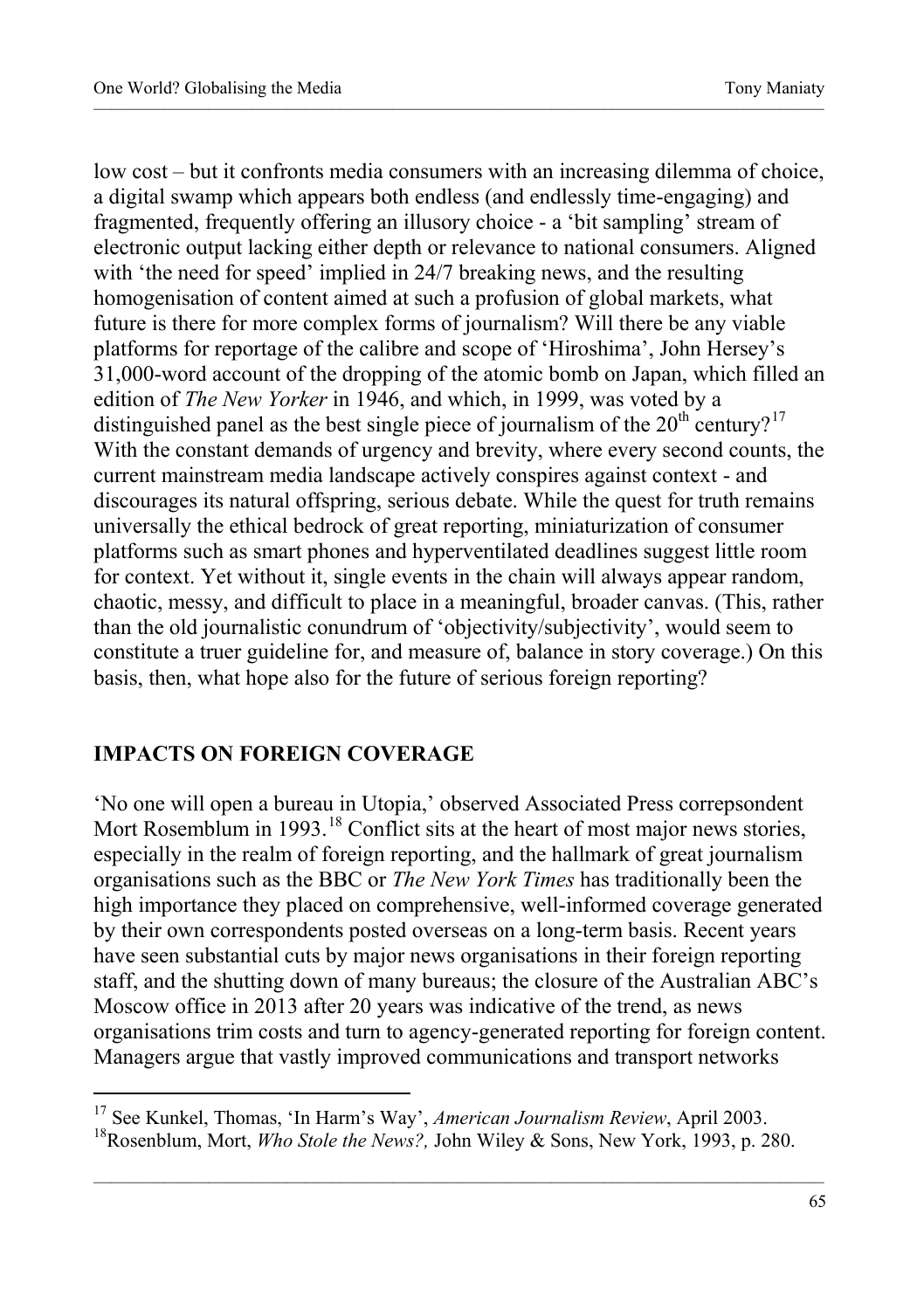provide flexibility, allowing correspondents to be flown into breaking stories as needed. Yet few would argue that the long-term presence of a correspondent in any country results in more informed, contexualized coverage, supported by a cultivated network of high-level, trusted contacts and sources providing background to the reportage. Fluency in local languages and a working knowledge of social and cultural mores also adds value to foreign reporting.

–––––––––––––––––––––––––––––––––––––––––––––––––––––––––––––––––––––––––––––––––––

Such nuances generally escape the 'fly-in, fly-out' correspondent, who in turn is increasingly reporting not for a specialized national audience but for an international news marketplace, generating content that must be 'user friendly' to a wide array of audiences, from Vancouver to London to Shanghai to Sydney. Cultural subtleties give way to mass global appeal; the specific relevance of stories to individual nations and their foreign and economic policies is, in this scenario, replaced by observations that speak to the world in general (and mostly in English) but to nobody in particular. The counter argument is that such generalized reporting brings the peoples of the world closer together, by shedding national prejudices and sharing common experiences, yet the continuation over decades of many conflicts, especially in Africa and the Middle East, suggests that this rather idealized view is degraded by realities.

Certainly in one field, the reporting of the global climate change, the transnational media model has overcome national differences to bring a common awareness of a global issue to audiences of millions. (Likewise the coverage of the AIDS/HIV crisis has transcended national and continental boundaries as people worldwide search for solutions.) What began in the second half of the  $20<sup>th</sup>$  century as local and national environmental concerns regarding pollution and soil degradation has grown through global media coverage into a largely common belief that climate change is real and having a fundamental, negative impact on the planet. 'Climate' has now become a featured section of many international and national news websites. Broadening and focusing coverage has generated debate and led to global agendas to find answers. In this process, the diminishing quality of the environment has progressed through sustained media coverage from being a community (local) issue to a lifestyle and economic (national) concern to being an anthropological (global) last stand.

Clearly subjects which transcend national borders, such as climate change and deadly viruses, are matters of vital common interest; whether transnational media (under pressure to generate profits, or, in the case of government-funded networks, to cut costs) will continue to cover them with sufficient journalistic resources will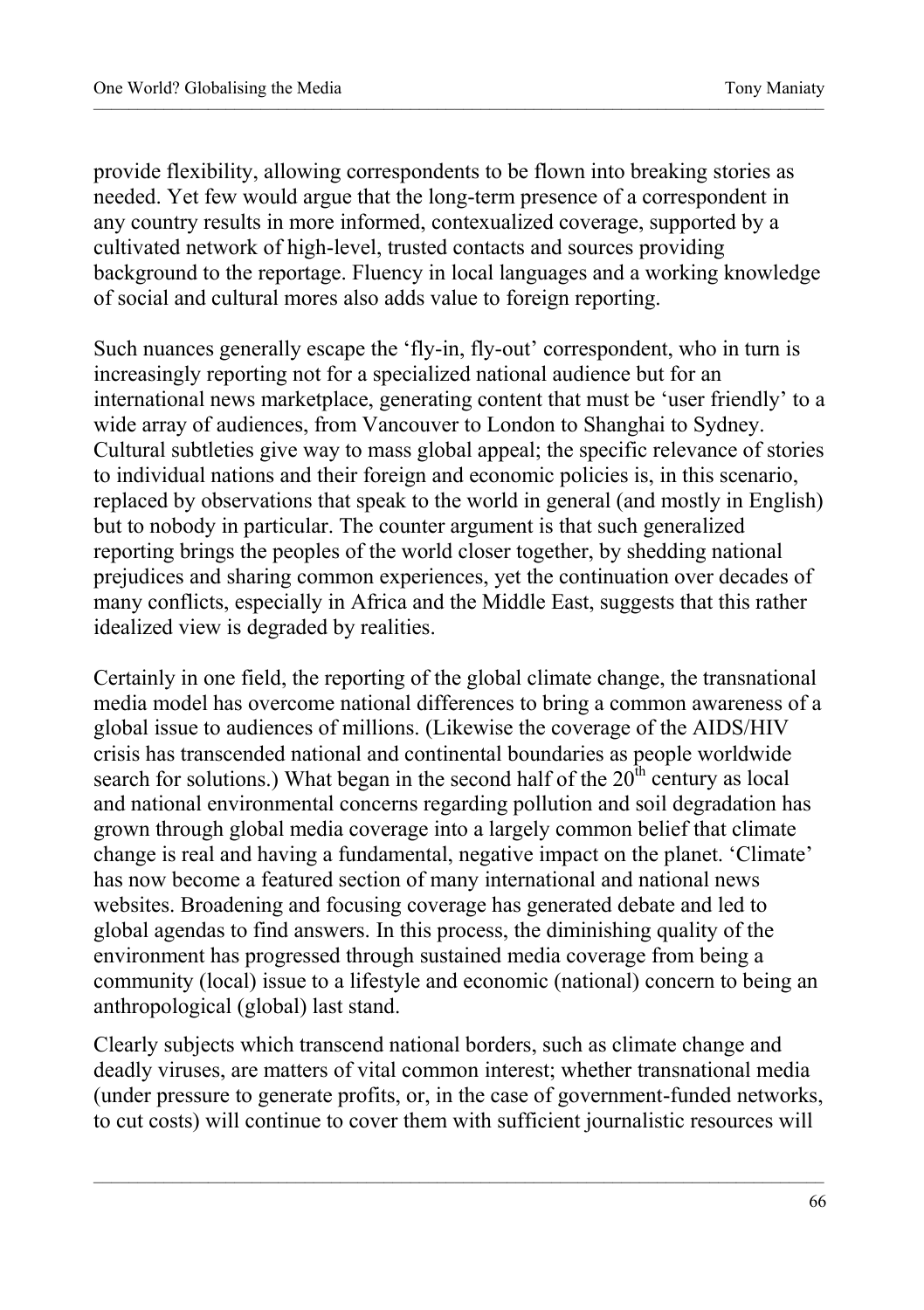in turn influence how governments (facing both economic strain and growing public pressure) will continue to coordinate global efforts to improve the situation. For now, and for many in the world, such problems are still localized - ice caps may melt and sea levels may be rising, but not everywhere. Hence climate change reporting calls above all for what Simon Cottle refers to as 'cosmopolitan vision', one that takes full advantage of the wider flows and impacts of global communication.[19](#page-17-0) Yet most societies respond primarily to parochial concerns, to what Cottle calls 'the pull of the national'. Local media focuses mostly on local impacts; whether global media continues to place sufficient emphasis on the global impacts of climate change and its threat to the planet will depend heavily on its financial support for sustained and in-depth foreign reporting. (As Cottle observes, visualisations of climate change abound in the global media, while explanations of resulting impacts around the planet are considerably rarer.) Media TNCs will also need, ultimately for their own business survival, to develop a clearer understanding of the troubled relationship between environmentalism and consumerism, in what Jan Aart Scholte refers to as the 'transplanetary' space<sup>[20](#page-17-1)</sup>. For their part, as the potential for eco-media-fatigue grows, journalists worldwide will need to produce more relevant, imaginative and thought-provoking coverage of the global ecology in order to generate even wider debate and stronger government action. In a forecast scenario that sees the quality of human life facing grave threats, journalists are as much at risk as anyone else.

–––––––––––––––––––––––––––––––––––––––––––––––––––––––––––––––––––––––––––––––––––

In a similar vein, the widening gap between the world's rich and poor poses considerable challenges for global journalism. The conflict and physical violence which this social and economic divide generates receives extensive coverage; the underlying causes of such conflicts are rarely explored in any depth in the global media, while repetition of images of suffering without meaningful background or context can quickly lead to audience apathy. Swedish media researcher Birgitta Höijer found from interviews with 500 people that while pictures in the media of suffering people might invite the audience to experience moral compassion at a distance, and might mobilize compassion, they could also lead to the syndrome of compassion fatigue.<sup>[21](#page-17-2)</sup> 'Crimes against humanity such as encroachment and

–––––––––––––––––––––––––––––––––––––––––––––––––––––––––––––––––––––––––––––––––––

<span id="page-17-0"></span><sup>&</sup>lt;sup>19</sup> See Cottle, Simon, 'Global Crisis Reporting', *Journalism in the Global Age*, McGraw Hill, 2009, pp. 71-91; see also Holm, Hans-Henrik, 'The Effect of Globalization on Media Structures and Norms,' in Hjarvard, Stig (ed.), *News in a Globalized Society*, Nordicom,

<span id="page-17-2"></span><span id="page-17-1"></span><sup>&</sup>lt;sup>20</sup> (2005, 58; 69), <sup>21</sup> Höijer, Birgitta, 'The Discourse of Global Compassion: The Audience and Media Reporting of Human Suffering', *Media Culture Society* 2004, 26: 513.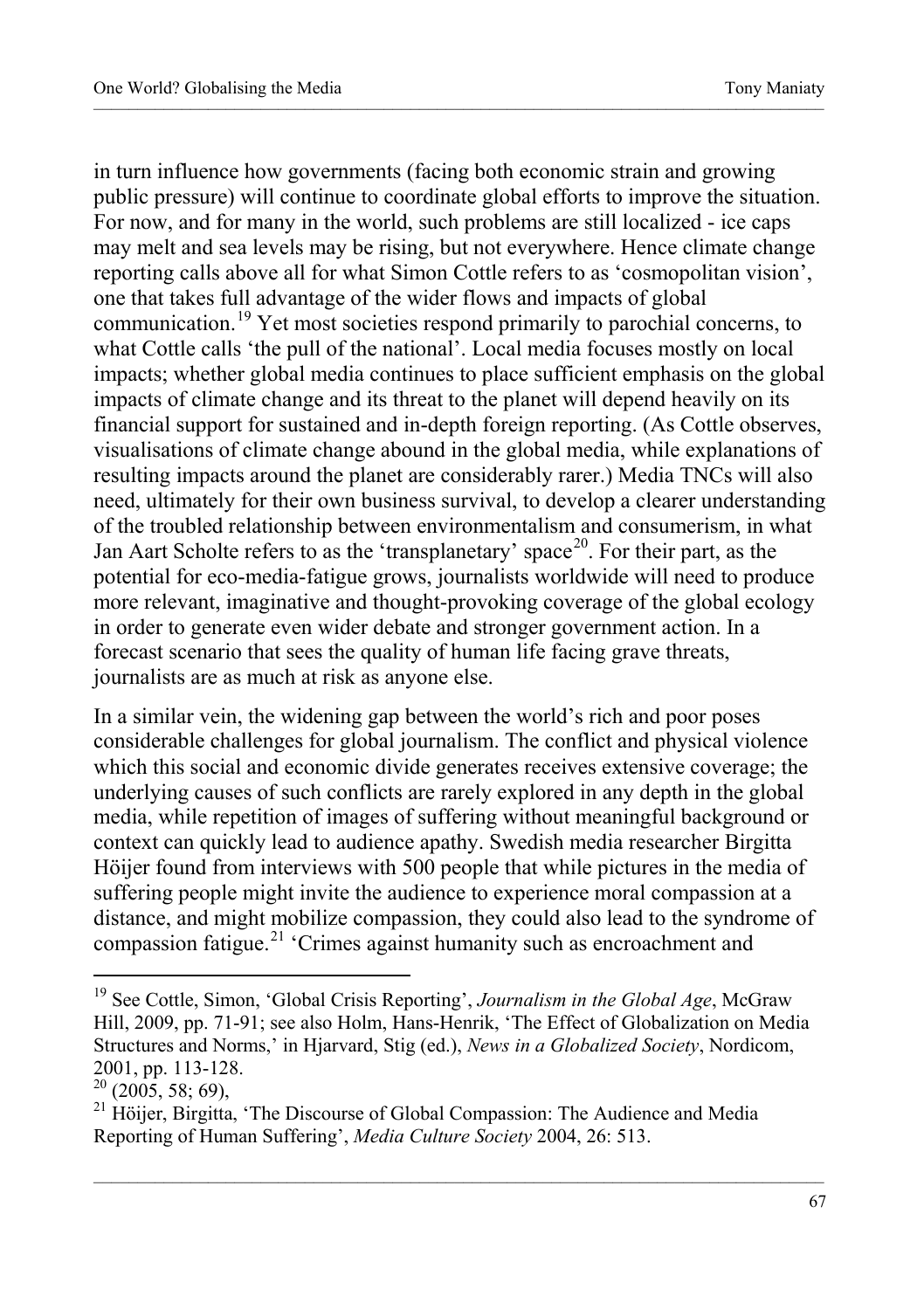violence against people and populations have a strong appeal for the audience, especially the female audience,' she found, but 'the large number of reports on suffering and the repetitive and stereotyped character of the depictions may tire the audience out.'

–––––––––––––––––––––––––––––––––––––––––––––––––––––––––––––––––––––––––––––––––––

In 2010, the Reuters Institiute for the Study of Journalism at Oxford published a comprehensive paper on the future of international news coverage.<sup>[22](#page-18-0)</sup> Its author, former BBC News executive Richard Sambrook, argued that in the globalised media world - where professional news organisations were competing increasingly with both social media and information provided directly to audiences via government, NGO and company communications officers - foreign bureaux and correspondents 'may no longer be central to how we learn about the world'. Sambrook's interviews with news executives and correspondents were illuminating. ABC News' Chuck Lustig noted how 'the Foreign Correspondent has become a simple fireman who goes from fire to fire just like the neighbourhood fire brigade. Once the fire is out they move on...<sup>23</sup>. The days of the multi-million dollar foreign bureau, Sambrook concluded, were gone, along with 'a shriking of professional foreign newsgathering' which was replaced by 'an explosion of other sources of information'. These shifts were being accompanied in the era of globalization by 'a new set of cultural perspectives, which have challenged and undermined old assumptions about reporting.<sup>[24](#page-18-2)</sup> On this point, media commentator William Powers noted:

> Foreign news is out there in great profusion these days, particularly online, but it is a different kind of foreign news. While the old foreign news had an air of urgency that was a product of the cold war and technological constraints, the new foreign news is diffuse, many-layered, sprawling, chaotic and teribly complicated… like the world itself.<sup>[25](#page-18-3)</sup>

Tom Kent of the Associated Press summed up this shift from the binary Cold War view to the new, uncertain world order: 'Now it is not as simple as 'us and

–––––––––––––––––––––––––––––––––––––––––––––––––––––––––––––––––––––––––––––––––––

<span id="page-18-1"></span><span id="page-18-0"></span><sup>&</sup>lt;sup>22</sup> Sambrook, Richard, 'Are Foreign Correspondents Redundant? The Changing Face of International News', Reuters Institute for the Study of Journalism, Oxford, 2010.<br><sup>23</sup> a.v. ibid, p. 18.

<span id="page-18-4"></span><span id="page-18-3"></span><span id="page-18-2"></span> $^{24}$  Sambrook, ibid, pp. 97-98.<br><sup>25</sup> Power, William, q.v. ibid, p. 53.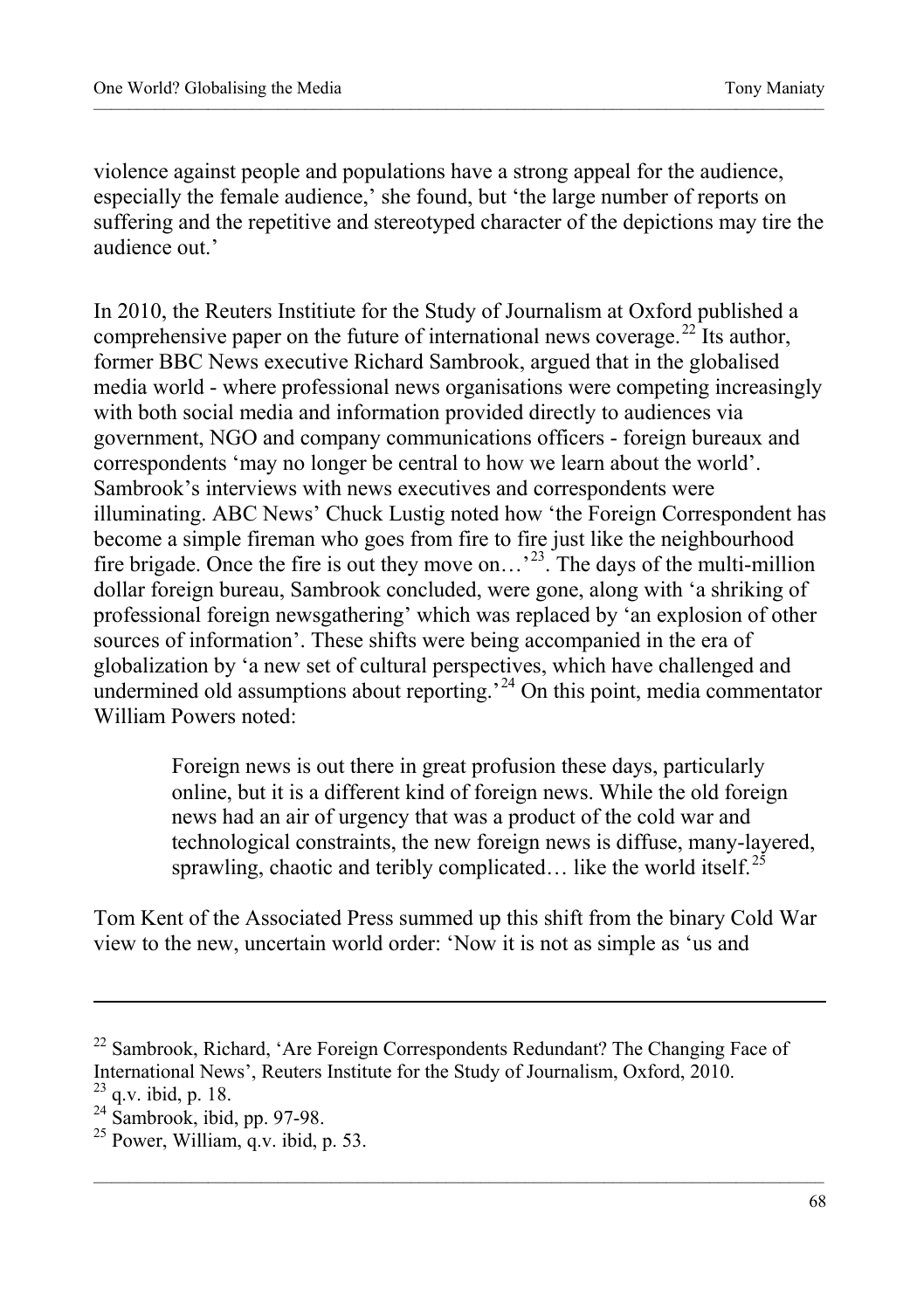them'.<sup>[26](#page-18-4)</sup> As Sambrook notes, global differences in cultural values and agendas are being revealed more than ever, posing challenges to transnational news services:

–––––––––––––––––––––––––––––––––––––––––––––––––––––––––––––––––––––––––––––––––––

The issues at stake are partly professional - how best to serve news consumers, how best to run newsgathering organisations - but also moral. How should we try to understand and represent other countries and peoples who are physically distant from  $\frac{1}{10}$  us?<sup>[27](#page-19-0)</sup>

One answer, as news content becomes less territory specific, is the possibility of global journalism, or what Peter Berglez describes as 'foreign journalism's younger cousin' - a form which 'transgresses and transcends the traditional domestic-foreign dichotomy.'[28](#page-19-1) As globalization creates evermore complex relations between peoples, places and practices, Berglez asserts, global journalism is the news style which could integrate and cover these relations in everyday news production:

> In contrast to journalism with a national outlook, global journalism pays attention to and covers political identities which do not primarily rest on a particular national culture or ethnic belonging, but which emanate from universal ideologies or transnational issues, such as climate change or the fight against social inequalities in the world… As a general principle, the greater the emphasis on the universal dimension of a political identity or struggle, its existence in different countries and continents, the more global the journalism.[29](#page-19-2)

Such journalism may be, as Berglez asserts, 'the natural consequence of increasing connectedness, boundarylessness and mobility in the world… the form of journalism needed in times of globalization', but whether news consumers will want (or pay) for such a product is questionable. For as Berglez notes, even in the age of globalization, the consumer's domestic view of the world is powerful, and dominant.

 $^{26}$  Kent, Tom, q.v. ibid, p. 54.<br><sup>27</sup> Sambrook, Richard, ibid.

<span id="page-19-2"></span><span id="page-19-1"></span><span id="page-19-0"></span> $^{28}$  Berglez, Peter, 'What is global journalism? Theoretical and empirical conceptualisations', *Journalism Studies*, Vol. 9, No 6, 2008, pp. 845-858.<br><sup>29</sup> Ibid.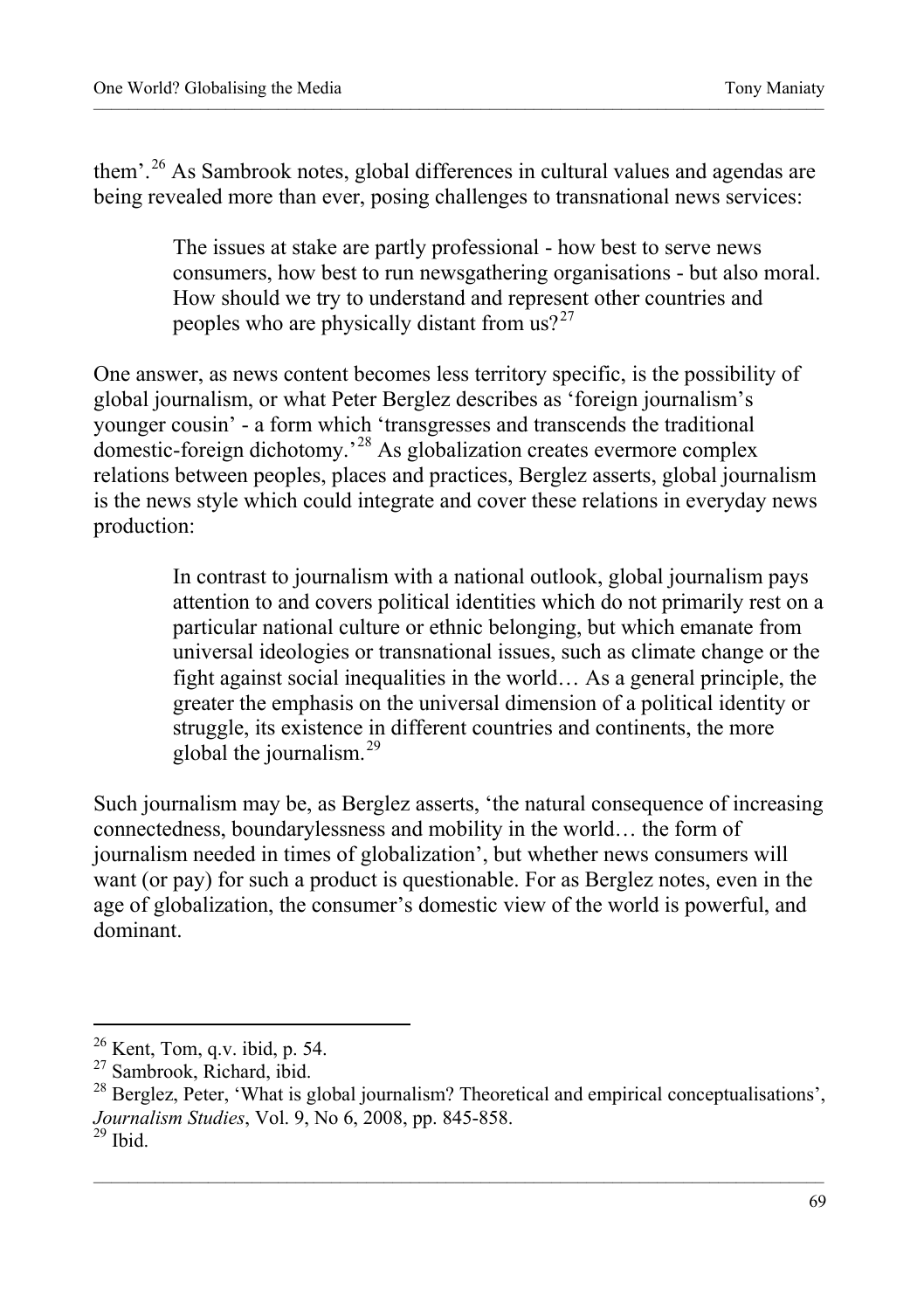#### **ESTABLISHMENT NARRATIVES VERSUS THE INFORMAL MASSES**

–––––––––––––––––––––––––––––––––––––––––––––––––––––––––––––––––––––––––––––––––––

If the amalgamation of mainstream media is a hallmark of globalization, its counterweight is the rise of social media. This also has profound implications for the future of journalism, beyond the obvious ability for friends, families, colleagues and communities of interest to communicate news, ideas and opinions in the briefest of timeframes to all corners of the globe. When allied with rising education levels, and the acquisition of basic media technical skills such as recording, editing and posting content, people from all walks of life, in virtually all countries, now have the means to create their own 'channels' of audio-visual and textual information flow. As the cost of smart phones tumbles and their technical sophistication increases, and the interactivity of networks builds, this trend is set to amplify, creating a competitive, alternative global media structure. In this scenario, Facebook and Twitter are not merely 'personal sharing sites' but also represent radical shifts in a tumultuous media landscape, with still unknowable consequences.

Certainly the spread of social media platforms and their high take-up levels has changed the dynamics of the relationship between the media and audiences: what was formerly 'from them to us' (one-way, top down and impersonal, authoritative in tone, a closed system) has rapidly become 'between us' (two-way, bottom up and personalized, open to challenge and debate, an open-ended network). Occurring with remarkable speed in historical terms, this shift, as David Sifry noted in 2006, transformed the old media's 'lectures' into new media 'conversations' with 'the people formerly known as the audience'.[30](#page-20-0) In the period since, this has lead to a fundamental questioning of the *modus operandi* of mainstream media, particularly television news, with its power to control the timing and substance of content, and its attitude of all-knowingness and claims on accuracy and truth carried by studio-based presenters in creaseless suits and perfect makeup. Skepticism has overtaken acceptance, and the tone of public debate has changed irrevocably. In the eyes of many, the age of participation and peer production is already upon us, and the media and journalism will never be the same again.

–––––––––––––––––––––––––––––––––––––––––––––––––––––––––––––––––––––––––––––––––––

<span id="page-20-0"></span><sup>30</sup> Sifry, David, q.v. 'Among the Audience,' *The Economist*, 22 April 2006.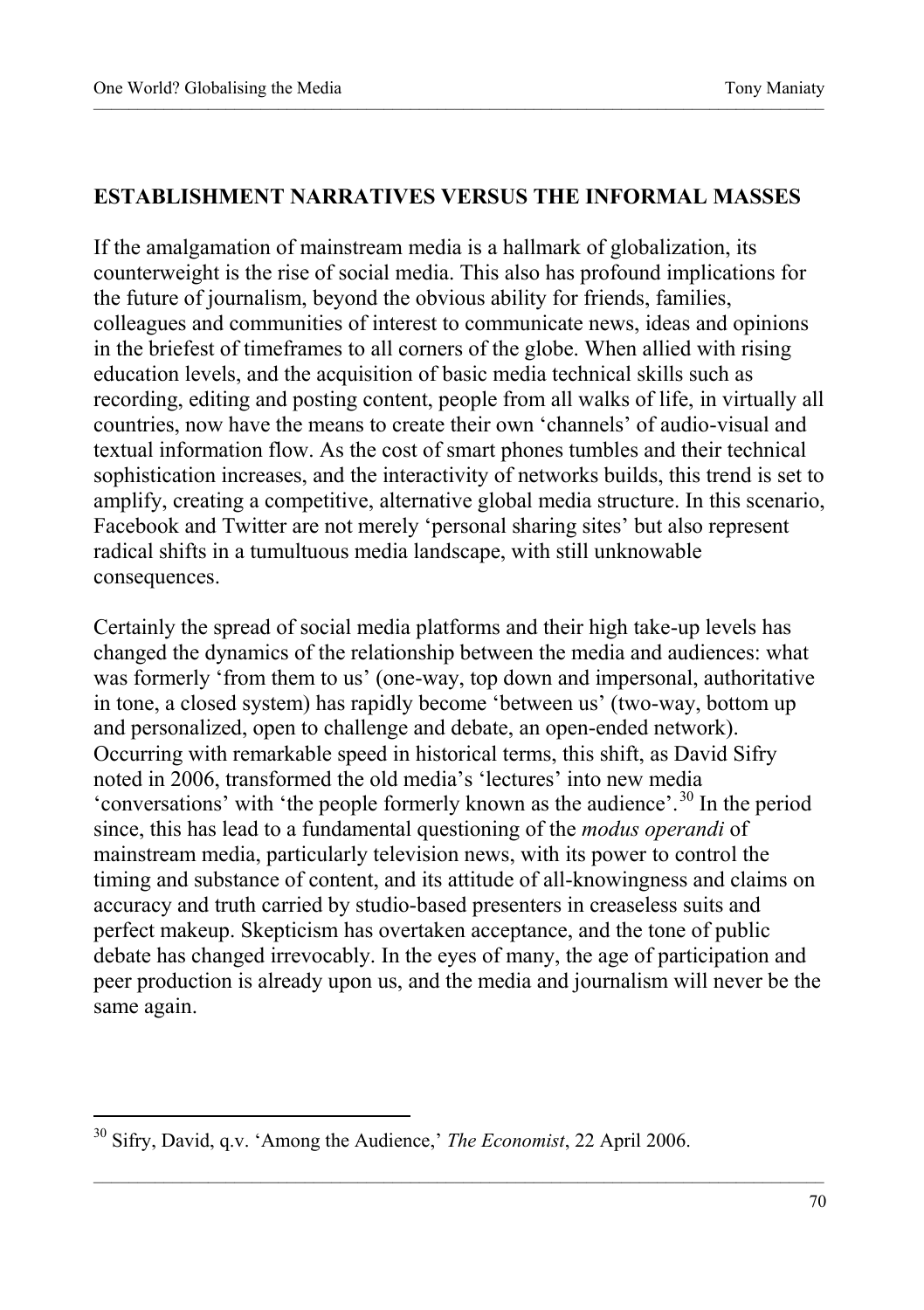#### **MEDIA REGULATION, CENSORSHIP AND ETHICS IN A GLOBALIZED WORLD**

–––––––––––––––––––––––––––––––––––––––––––––––––––––––––––––––––––––––––––––––––––

The vast global scale and speed of social media makes it difficult to compare its impact on any one story against the output of traditional journalistic media. Yet in the case of one offspring of the new media, Wikileaks, the result is more tangible. Set up by Australian computer hacker Julian Assange, Wikileaks in November 2010 produced the biggest leak of official records ever: more than a quarter-of-amillion cables from American diplomatic stations around the world, dwarfing the previous biggest leak, the Pentagon Papers - confidential documents on the Vietnam War - in 1971. This spectacular event was quickly merged into the media landscape, touted on the one hand as evidence of American wrongdoing and a powerful new form of journalistic exposure, and on the other as blatant and dangerous grandstanding by Assange and his Wikileak collaborators. (The then-U.S. Secretary of State Hilary Clinton voiced the concerns of many nations, declaring that 'Disclosures like these tear at the fabric of the proper function of responsible government.'[31](#page-21-0)) Assange claimed to be practicing what he called 'scientific journalism' although, as Rodney Tiffin observed, the release of primary documents 'is not a substitute for processing them into a digestible, meaningful narrative'.<sup>[32](#page-21-1)</sup> ABC News Australia reporter Andrew Fowler noted that while Assange had created a system where the sources of any document remained anonymous, 'the major question about whether the document is a fake remains unanswered.<sup>[33](#page-21-2)</sup> Others believed that Assange had produced a major shift in journalism, creating what Jay Rosen called a 'stateless news organization'. [34](#page-21-3)

<span id="page-21-0"></span><sup>&</sup>lt;sup>31</sup> Clinton, Hilary, q.v. Neuman, Scott, 'Clinton: WikiLeaks 'Tear At Fabric' Of Government', at http://www.npr.org/2010/11/29/131668950/white-house-aims-to-limit-<br>wikileaks-damage, accessed 15 May 2013.

<span id="page-21-1"></span> $\frac{32 \text{ Tiffin}}{100}$ , Wikileaks and mega-plumbing issues – unresolved dilemmas revisited', Global Media Journal. Australian edition, 5:1, 2011, at XXXX

<span id="page-21-2"></span><sup>&</sup>lt;sup>33</sup> Fowler, Andrew, *The Most Dangerous Man in the World: The Inside Story on Julian Assange and the Wikileaks secrets, Melbourne University Press, Melbourne, 2011, p. 53.* 

<span id="page-21-3"></span><sup>&</sup>lt;sup>34</sup> Rosen, Jay, 'The Afghanistan War Logs Released by Wikileaks, the World's First Stateless News Organization', at http://pressthink.org/2010/07/the-afghanistan-war-logsreleased-by-wikileaks-the-worlds-first-stateless-news-organization/, accessed 7 May 2013.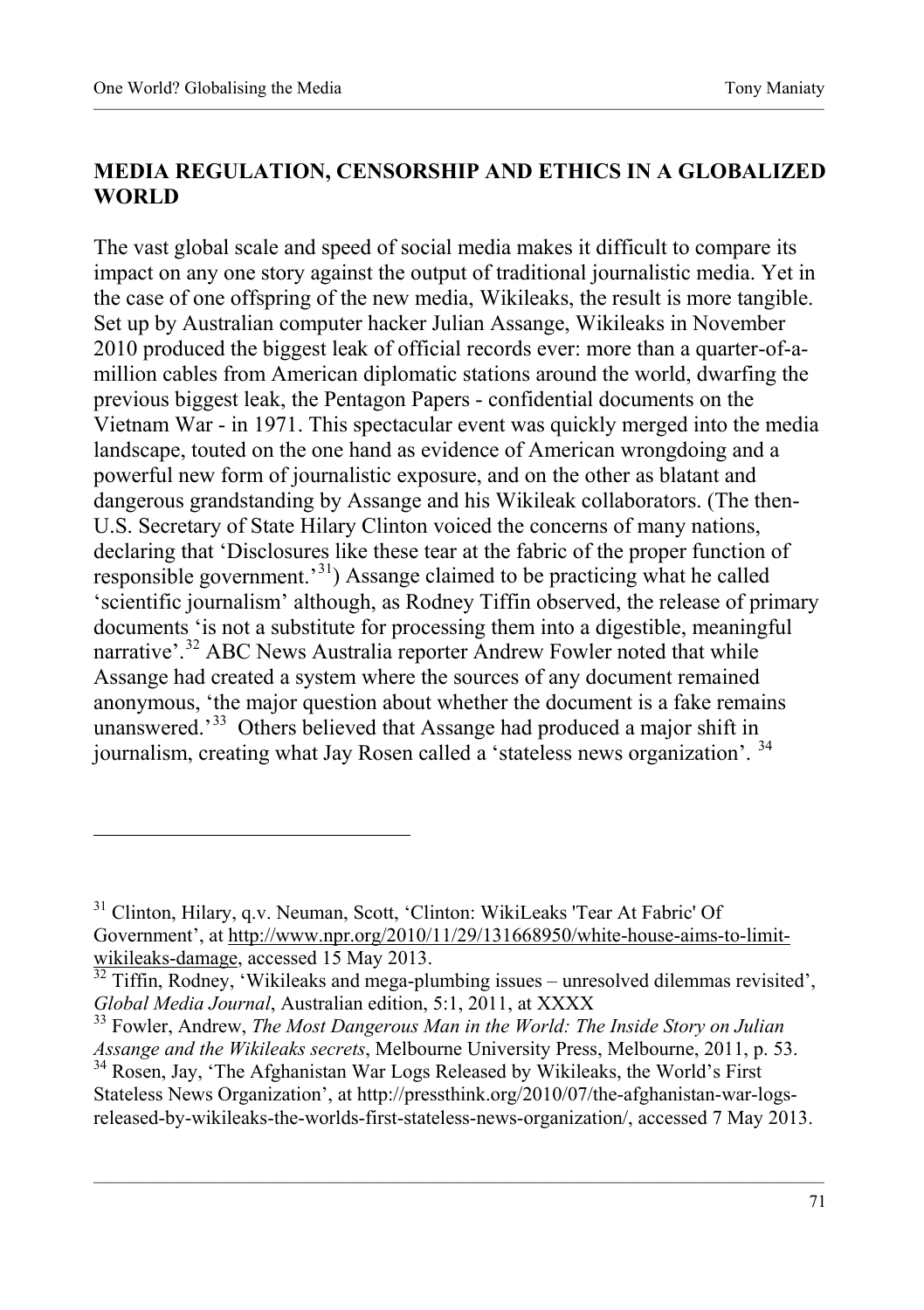The Wikileaks case highlighted both the power and vulnerability of  $21<sup>st</sup>$  century information systems in a globalized world. Intelligence which is digitized and stored on computers can also be stolen and downloaded onto other computers, and spread transnationally within nanoseconds. The technology is relatively straightforward; the ethics involved are considerably less so. The initial recipients of the Wikileaks secret documents - organisations such as *The Guardian*, *Le Monde* and *The New York Times* - eventually criticised the subsequent wholesale release of the files by Wikileaks as potentially endangering the lives of agents and whistleblowers named in the files. In the process, Wikileaks itself increasingly became the story; as Tiffen noted, the actual leaked files had 'almost no audience appeal'.<sup>[35](#page-22-0)</sup>

–––––––––––––––––––––––––––––––––––––––––––––––––––––––––––––––––––––––––––––––––––

The ability to circumvent state censorship features heavily in the Wikileaks story, as does the morality and ethics of doing so with highly classified information. What it also highlights is the increasingly complex issue of how to regulate national media in a digitized, globalized world, where barriers to the flow of information are seen to be both fragile and porous. From a journalistic perspective, this can be good news; for national governments, it challenges the status quo of media policy, regulation and law. It can also impact on journalism practice. In its ethics guidelines, the Canadian Association of Journalists, for example, states, 'We clearly identify news and opinion so that the audience knows which is which.'[36](#page-22-1) While its Australian counterpart, the Media Alliance, does not make specific reference to such a separation in its Code of Ethics, the principle is widely accepted across Western democracies, if not always adhered to. Yet in many countries, the notion that news and opinion can or should be separated is openly rejected; in societies across southern Europe and the Middle East, for instance, the majority of media outlets report domestic, and even foreign news, on strongly delineated political lines, with news and opinion woven inside a single report. (This flies in the face of another of the CAJ's ethical standards: 'We do not allow our own biases to impede fair and accurate reporting.') Standards around the world traditionally reflected what was acceptable to national audiences. In the world of transnational broadcasting and the world wide web, news and information content spills in every direction, and potentially to every corner of the globe. In this environment, who is to monitor, regulate and judge media standards?

<span id="page-22-0"></span><sup>&</sup>lt;sup>35</sup> Tiffen, op. cit.

<span id="page-22-1"></span> $36$  <http://www.caj.ca/?p=1776>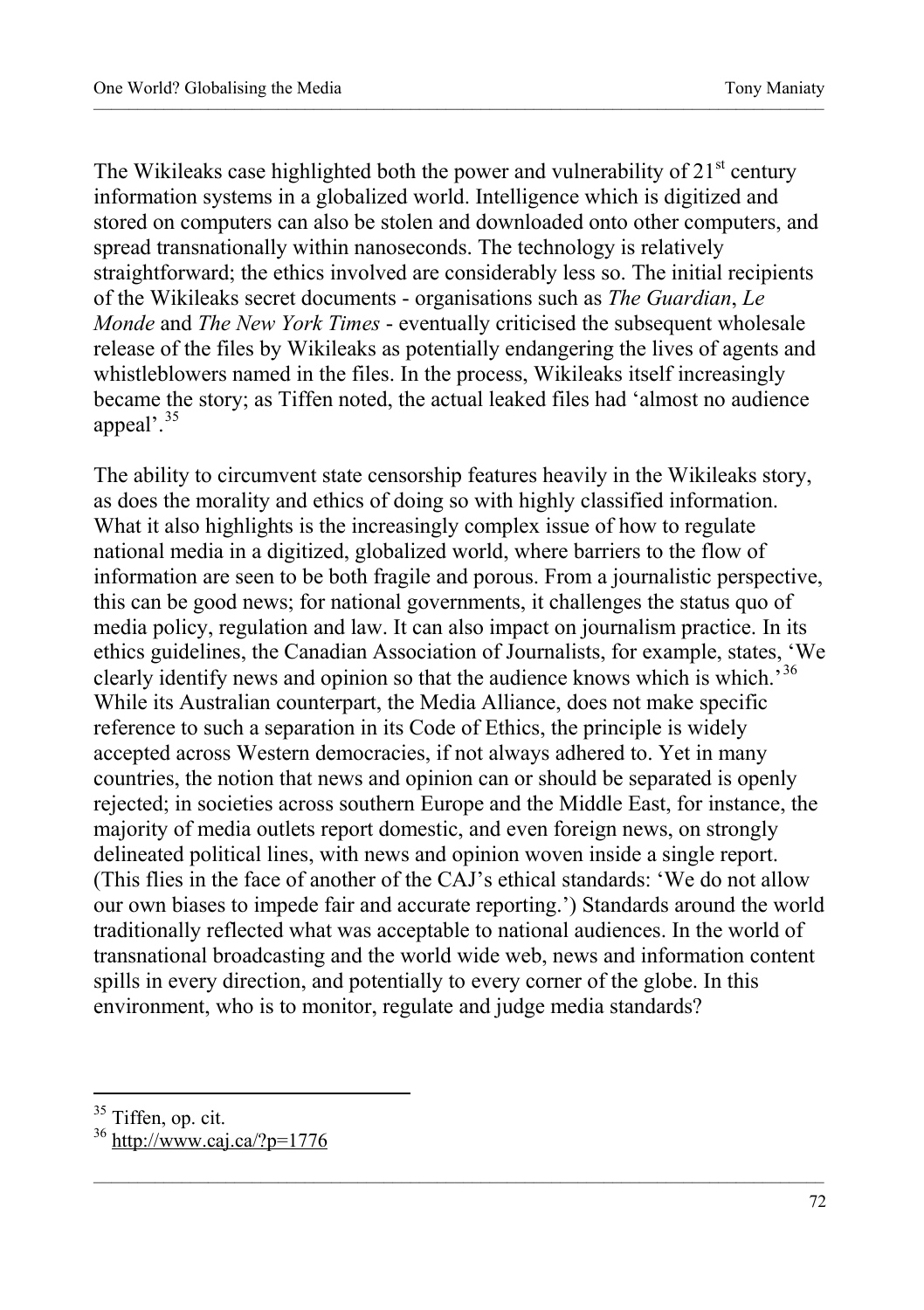One issue with obvious ethical implications is the ability to manipulate images on a global scale. The notion of selective shooting and editing of photographs and film for the purposes of misinformation is not new; the practice dates back to the American Civil War and both sides in World War One were quick to see the potential of film as propaganda. Germany's Erich von Ludendorff, the army Chief of Staff, noted that it was 'absolutely imperative, if this war is to have a happy outcome, that cinema be able to act with the efficiency of a weapon of war in every field in which Germany wishes to exercise her influence.' Months earlier, the official screening of *With Our Heroes in the Somme* featured recreated images of battle, leading the *Berliner Volks-Zeitung* newspaper to note: 'Das objektiv est objektiv.' $37$  By the early  $21<sup>st</sup>$  century, the ability of Photoshop and other software to alter both the content and meaning of photos and moving images had rendered all media and all audiences vulnerable to being deliberately misled. Nor was the issue confined to mischievous amateurs. In 2006, the news agency Reuters was forced to issue a 'PICTURE KILL' notice when it discovered that images of the Israel-Lebanon conflict taken by one of its Middle East freelancers, Adnan Hajj, had been digitally manipulated by the photographer. Other, similar cases have emerged, highlighting the ease with which images can be altered in laptop computers before transmission, and the speed with which such images can be distributed globally for publication, broadcasting and posting. While software has been developed to detect manipulation, there exists no transnational regulatory framework around which to police these ethical dilemmas.

–––––––––––––––––––––––––––––––––––––––––––––––––––––––––––––––––––––––––––––––––––

#### **JOURNALISM: WHERE TO FROM HERE?**

The first media revolution launched by Gutenberg in 1448 gave rise to printing, publishing, newspapers, journalists, and, ultimately, to the profession of journalism, which arguably reached its apotheosis in the second half of the 20<sup>th</sup> century, when investigative print journalism, photojournalism, and television and radio reportage combined to give strong carriage to the spread of democracy and opened windows for millions onto the wider world. In the opening decades of the 2<sup>1st</sup> century, much changed: a radically reshaped world order, heralded by the attacks of 21 September 2001 and the wars in Afghanistan and Iraq, replaced a degree of predictably in global affairs with uncertainty on many fronts - strategic, economic, environmental, social and technological. This volatility was also

<span id="page-23-0"></span> $\overline{a}$ <sup>37</sup> Trans. 'The camera doesn't lie.'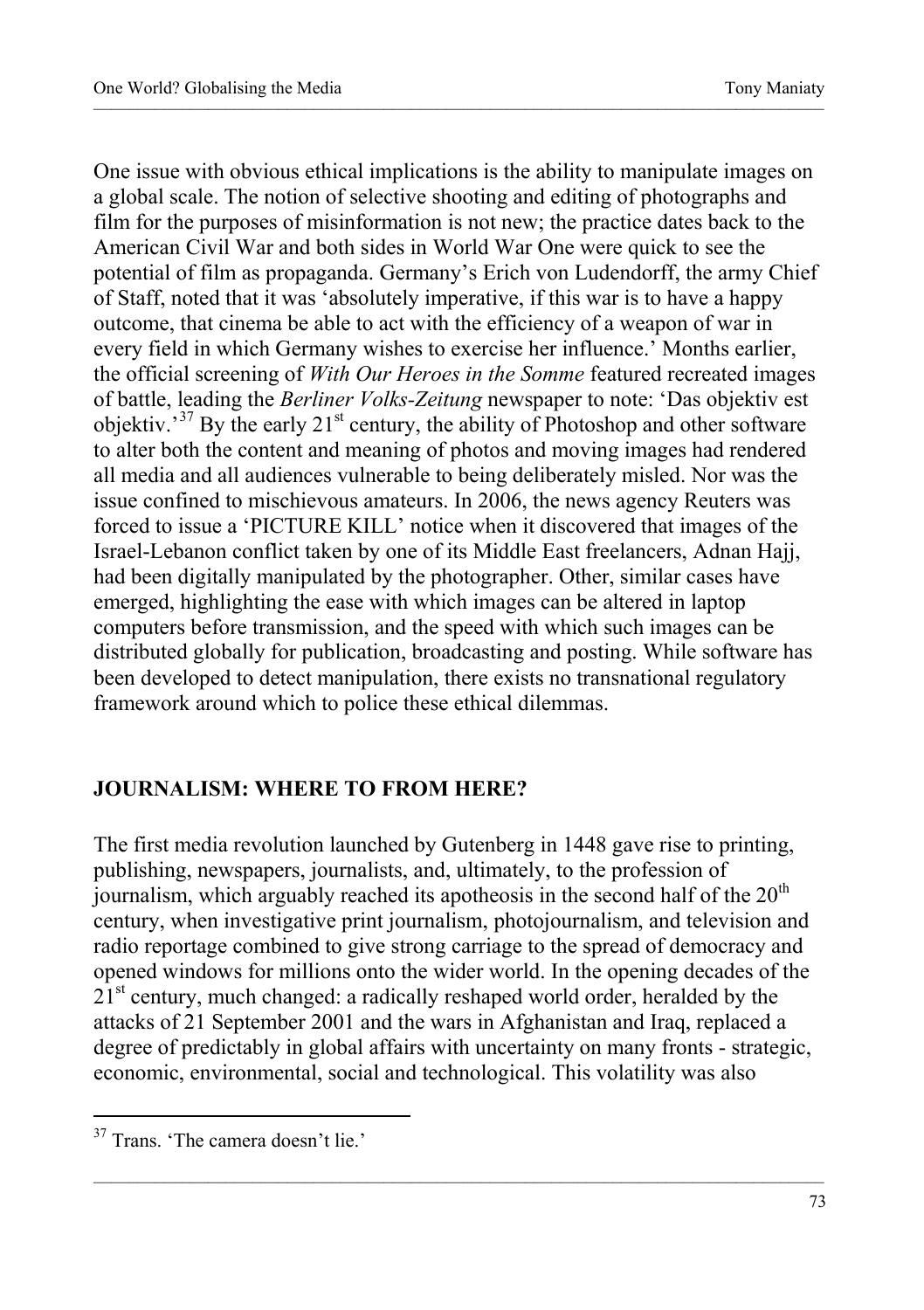reflected in the turmoil which confronted global media and the integrated business models which had evolved over decades of rising profitability. Newspapers which had shaped the very societies they operated in were suddenly hit with declining readerships and falling advertising revenues; those which turned to online models in the hope of survival, pouring scarce resources into new technologies and offering free access as audience bait, often found themselves staring at a wall of rising debt, and staff which could not be funded from profits. The practice of professional journalism as a central plank in democratic societies could no longer be taken for granted. Confusion about next moves went hand-in-hand with nostalgia about the media past and professional anxiety about the future.

–––––––––––––––––––––––––––––––––––––––––––––––––––––––––––––––––––––––––––––––––––

We began this chapter with some predictions made in the early  $20<sup>th</sup>$  century. One hundred years later, futurology remains an inexact science. Many, for example, have touted tablet devices such as the iPad as the medium of the future, including News Corp chairman Rupert Murdoch, who believed that tablets 'may well be saving the newspaper industry'. In February 2011 News Corp introduced its tablet platform *The Daily*, which lasted only 21 months before closing down due to lack of subscribers.[38](#page-24-0) That a media operator as experienced as Rupert Murdoch can misjudge the market indicates the complexity of the issues confronting the media and journalism. As new technologies merge in the media world, creating both uncertainty and opportunity, media markets themselves are shifting at speeds which defy long-term investment strategies. Competing with existing media TNCs and even threatening their existence may be a plethora of 'micro-multinationals', using the Internet and micro-financing to structure small yet global media companies on a previously impossible scale, with both employees and audiences scattered around the globe. Such a development, as proposed by economist Hal Varian, would level the playing field considerably and offer fresh employment opportunities for journalists, while at the same time creating a slew of complex legislative and regulatory problems.<sup>[39](#page-24-1)</sup>

Globalization has produced its discontents, not least the thousands of journalists worldwide whose careers have been curtailed by the rise of new media and the

<span id="page-24-0"></span><sup>&</sup>lt;sup>38</sup> [http://www.themediabriefing.com/article/a-lack-of-foresight-media-predictions-that](http://www.themediabriefing.com/article/a-lack-of-foresight-media-predictions-that-missed-the-spot#sthash.BxvuNyN4.dpuf)[missed-the-spot#sthash.BxvuNyN4.dpuf,](http://www.themediabriefing.com/article/a-lack-of-foresight-media-predictions-that-missed-the-spot#sthash.BxvuNyN4.dpuf) accessed 3 January 2013.<br><sup>39</sup> See Varian, Hal, 'Micromultinationals Will Run the World', Foreign Policy,

<span id="page-24-1"></span>Sept/October 2011, at

[http://www.foreignpolicy.com/articles/2011/08/15/micromultinationals\\_will\\_run\\_the\\_world](http://www.foreignpolicy.com/articles/2011/08/15/micromultinationals_will_run_the_world) , accessed 14 March 2013.